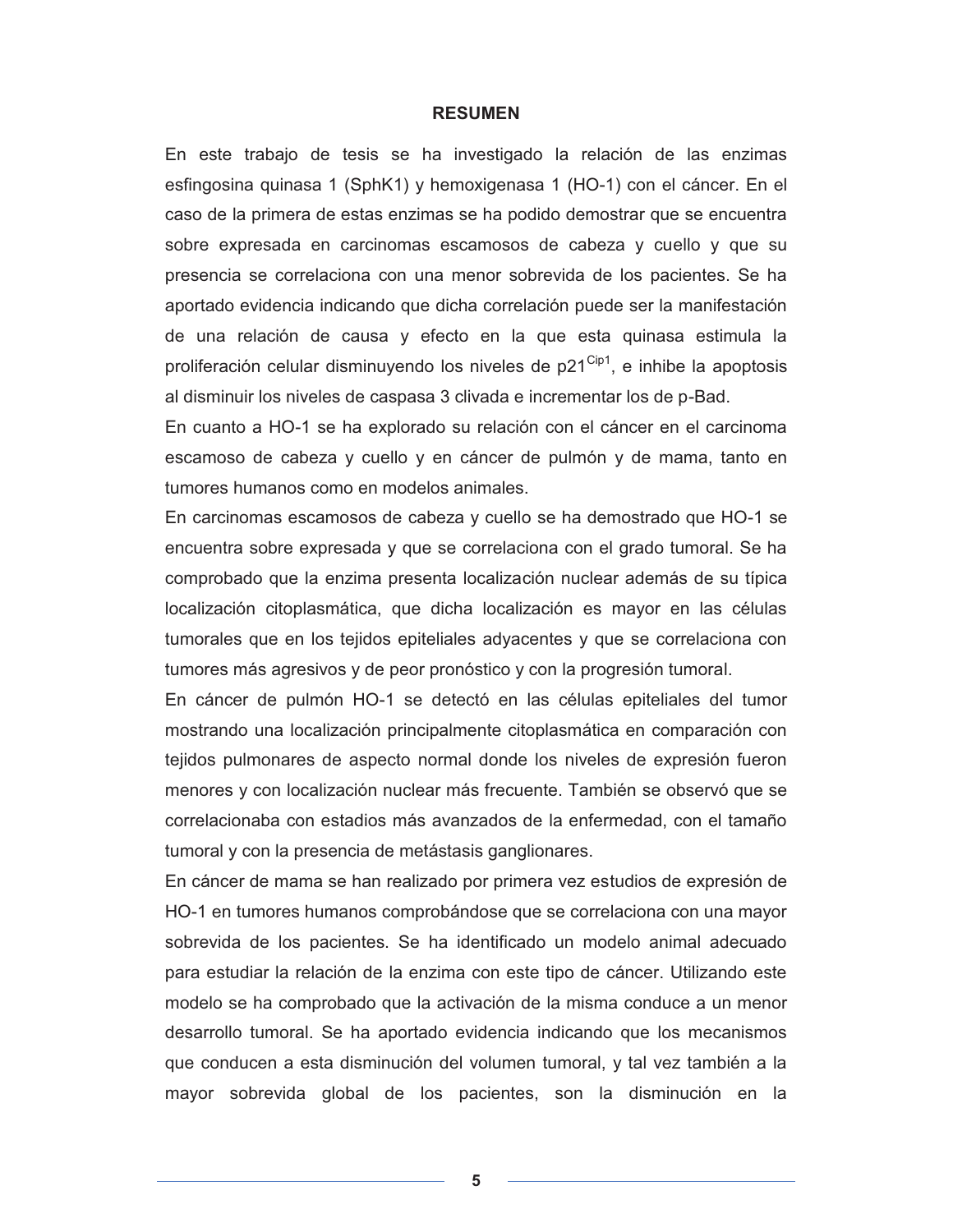supervivencia celular, debida a un efecto pro apoptótico, y la inhibición de la migración celular producidas por esta enzima. También se ha comprobado en este carcinoma la localización nuclear de la enzima y se ha aportado evidencia indicando que una forma truncada en el extremo carboxilo terminal se localiza en el núcleo. Esta localización nuclear no se correlaciona con la sobrevida global de los pacientes.

Finalmente, los resultados obtenidos en esta tesis sugieren que ambas enzimas pueden ser de potencial interés como factores pronósticos y/o blancos terapéuticos y señalan la necesidad de continuar investigando los mecanismos celulares y moleculares que la desregulación de estas enzimas podría estar afectando contribuyendo así al desarrollo del cáncer.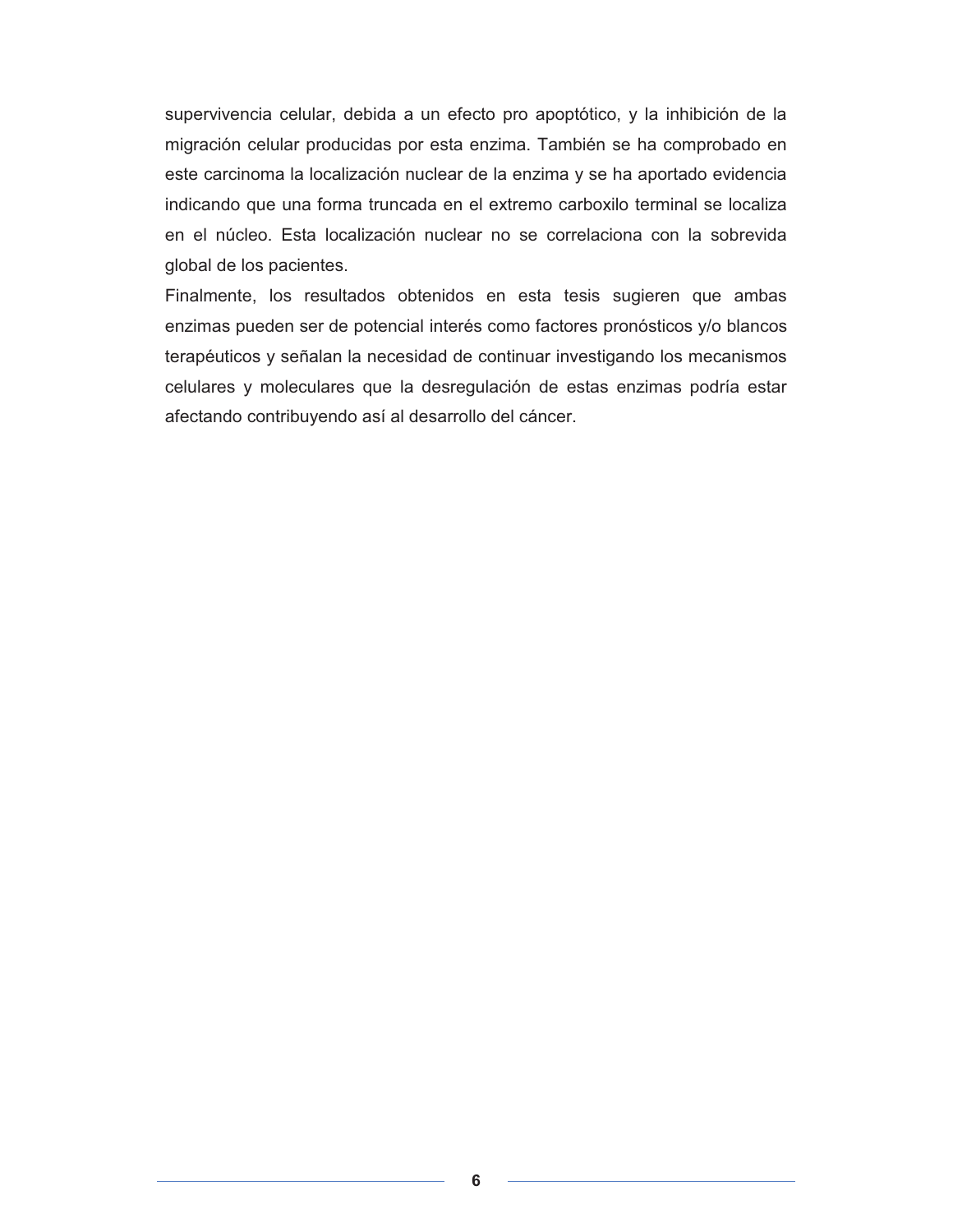## **ABSTRACT**

In this thesis the relation between the enzymes sphingosine kinase 1 and heme oxygenase 1 with cancer has been investigated. In the case of the former one it has been demonstrated that it is over expressed in head neck squamous cell carcinoma and that its presence correlates with a shorter patient survival. Evidence has been provided showing that such correlation could be due to a cause-effect relationship in which this kinase stimulates cellular proliferation by down regulation of  $p21^{\text{Cip1}}$  levels and inhibits apoptosis through a decrease in the levels of cleaved caspase 3 and an increase in p-Bad.

Regarding heme oxigenase 1, its relation with cancer has been investigated in head neck squamous cell carcinoma, lung and breast cancer both in human tumors and animal models.

In head and neck squamous cell carcinoma the enzyme was shown to be over expressed and to correlate with tumor grade. Furthermore, nuclear localization of the enzyme has also been demonstrated. It has also been detected that such nuclear localization is more frequent in tumor cells that in adjacent non malignant tissues. Furthermore this nuclear localization correlates with lower differentiation grades and with tumor progression.

In lung cancer the heme oxygenase 1 has been detected mainly in the cytoplasm of epithelial cells whereas it was more frequently localized in the nucleus in normal lung tissues. Additionally, enzyme levels have been demonstrated to be higher in tumor tissues than in non malignant adjacent ones and to correlate with advanced stages of the disease, with tumor size and with lymph node metastasis.

This is the first study showing heme oxygenase 1 protein expression in human breast tumor tissues and its correlation with longer patient survival. This research has also identified an adequate animal model to study the relation between the enzyme and this type of cancer. In this animal model the enzyme activation leads to a decrease in tumor burden. Evidence has also been provided showing that the mechanisms responsible for this decrease in the tumor volume are the reduction in cellular survival due to a pro apoptotic effect and the inhibition of cellular migration. A nuclear localization of the enzyme in this tumor type has also been demonstrated. Evidence has also been provided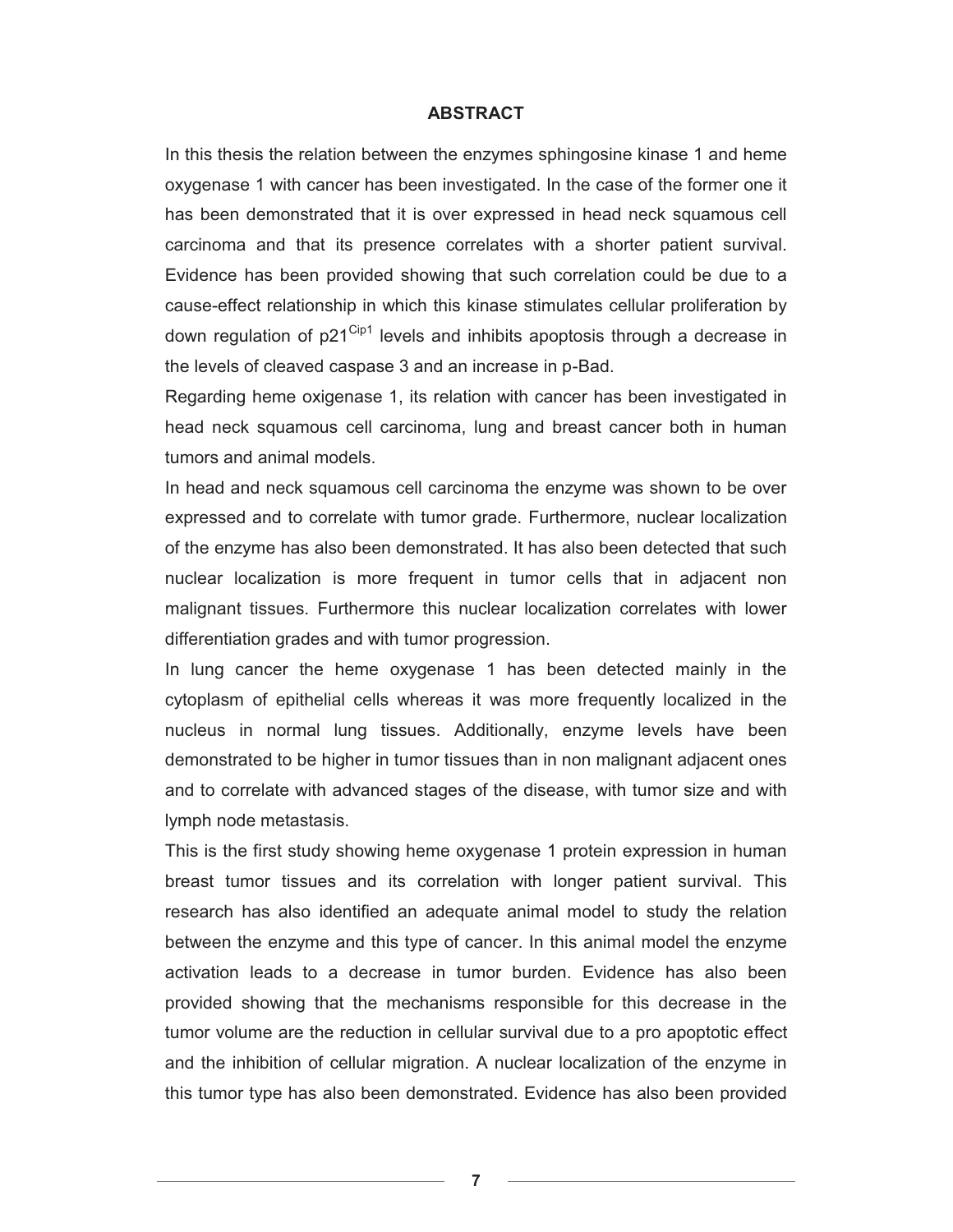that this nuclear heme oxygenase 1 is a C-terminal truncated protein. This nuclear localization does not correlate with patient survival.

Finally, the results obtained in this thesis suggest that both enzymes could be potentially interesting as prognostic factors and/or therapeutic targets and they encourage future investigations regarding the cellular and molecular mechanisms modulated by these enzymes and whose deregulation could contribute to cancer development.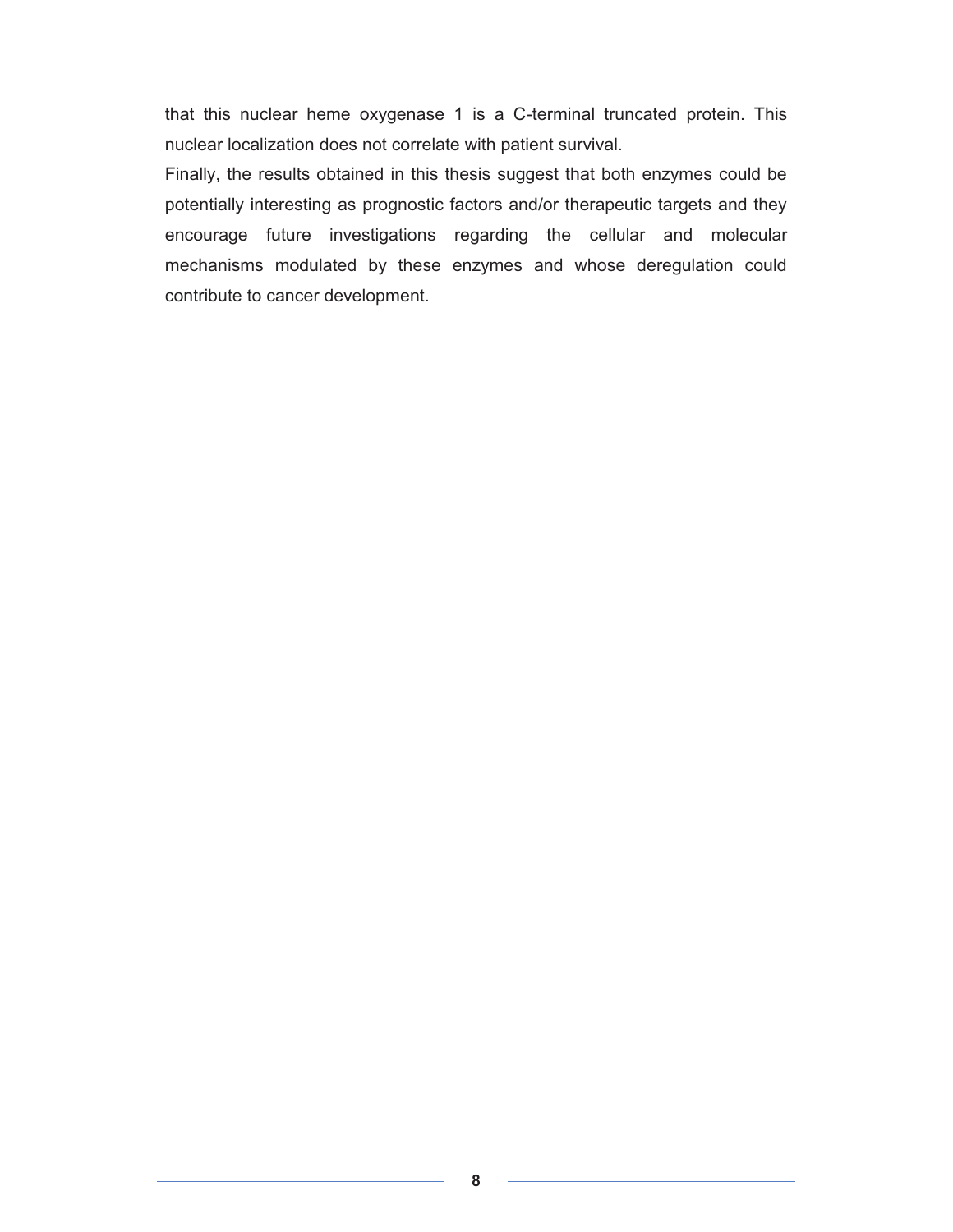## **Referencias**

Abraham NG, Lin JH, Dunn MW, Schwartzman ML. 1987. Presence of heme oxygenase and NADPH cytochrome P-450 (c) reductase in human corneal epithelium. Invest Ophthalmol Vis Sci. 28(9):1464-72.

Agüero MF, Facchinetti MM, Sheleg Z, Senderowicz AM. 2005. Phenoxodiol, a novel isoflavone, induces G1 arrest by specific loss in cyclin-dependent kinase 2 activity by p53-independent induction of p21WAF1/CIP1. Cancer Res. 65(8):3364-73.

Akao Y, Banno Y, Nakagawa Y, Hasegawa N, Kim TJ, Murate T, Igarashi Y, Nozawa Y. 2006. High expression of sphingosine kinase 1 and S1P receptors in chemotherapy-resistant prostate cancer PC3 cells and their camptothecininduced up-regulation. Biochem Biophys Res Commun. 342(4):1284-90.

Alam J, Shibahara S, Smith A. 1989. Transcriptional activation of the heme oxygenase gene by heme and cadmium in mouse hepatoma cells. J Biol Chem. 264(11):6371-5.

Alaoui-Jamali MA, Bismar TA, Gupta A, Szarek WA, Su J, Song W, Xu Y, Xu B, Liu G, Vlahakis JZ, Roman G, Jiao J, Schipper HM. 2009. A novel experimental heme oxygenase-1-targeted therapy for hormone-refractory prostate cancer. Cancer Res. 69(20):8017-24.

Alberts B, Johnson A, Lewis J, Raft M, Roberts K, Walter P. 2002. Molecular Biology of The Cell. Cuarta Edición. Garland Sciences.

Andersen MH, Sørensen RB, Brimnes MK, Svane IM, Becker JC, thor Straten P. 2009. Identification of heme oxygenase-1-specific regulatory CD8+ T cells in cancer patients. J Clin Invest. 119(8):2245-56.

Andreadi CK, Howells LM, Atherfold PA, Manson MM. 2006. Involvement of Nrf2, p38, B-Raf, and nuclear factor-kappaB, but not phosphatidylinositol 3 kinase, in induction of hemeoxygenase-1 by dietary polyphenols. Mol Pharmacol. 69(3):1033-40.

Anisimov VN, Ukraintseva SV, Yashin AI. 2005. Cancer in rodents: does it tell us about cancer in humans? Nat Rev Cancer. 5(10):807-19.

Becker JC, Fukui H, Imai Y, Sekikawa A, Kimura T, Yamagishi H, Yoshitake N, Pohle T, Domschke W, Fujimori T. 2007. Colonic expression of heme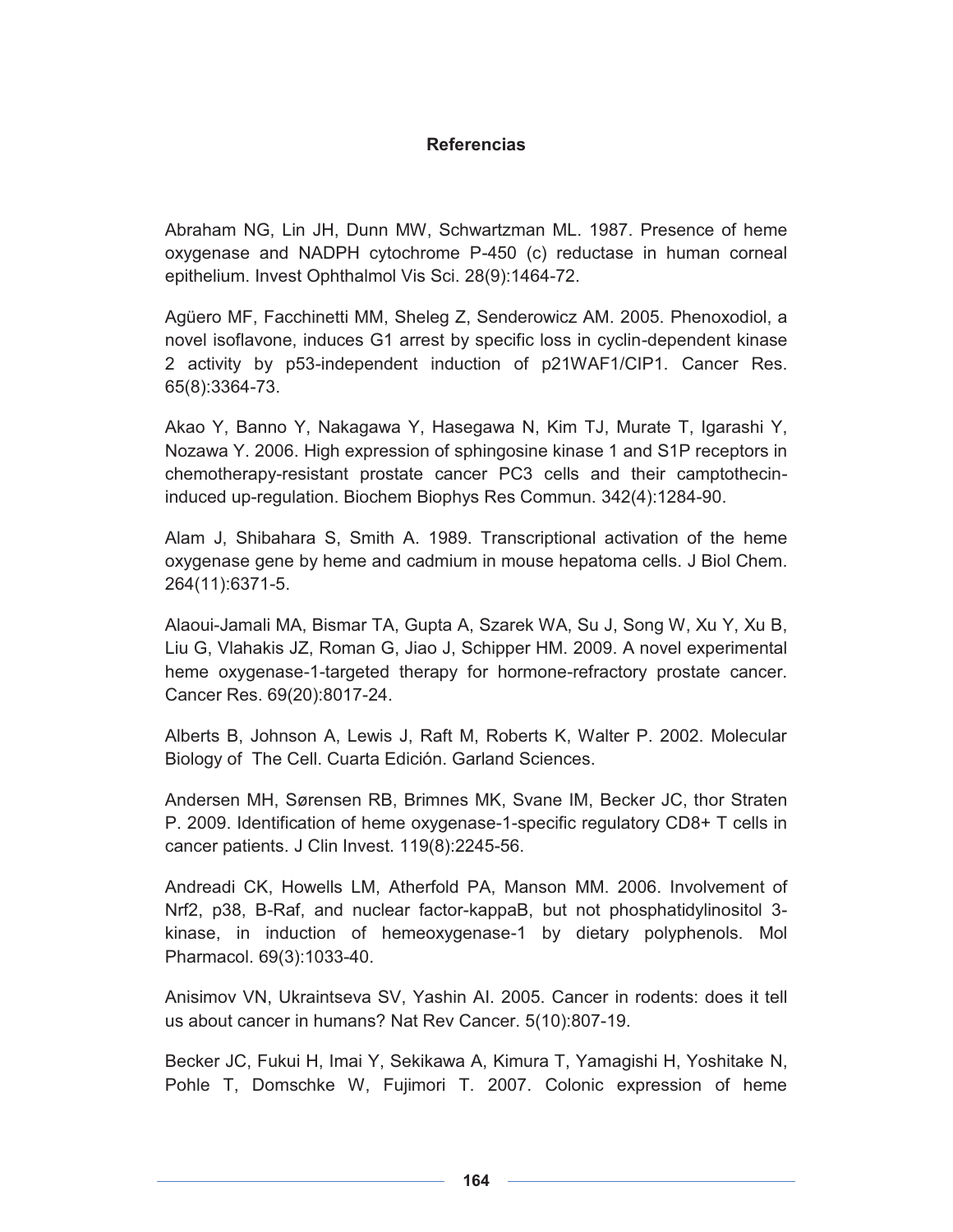oxygenase-1 is associated with a better long-term survival in patients with colorectal cancer. Scand. J. Gastroenterol. 42 (7):852-8.

Bektas M, Orfanos CE, Geilen CC. 2000. Different vitamin D analogues induce sphingomyelin hydrolysis and apoptosis in the human keratinocytes cell line HACaT. Cell Mol. Biol. (Noisy-le-grand). 46 (1):111-9.

Berberat PO, Dambrauskas Z, Gulbinas A, Giese T, Giese N, Künzli B, Autschbach F, Meuer S, Büchler MW, Friess H. 2005. Inhibition of heme oxygenase-1 increases responsiveness of pancreatic cancer cells to anticancer treatment. Clin Cancer Res. 11(10):3790-8.

Boschetto P, Zeni E, Mazzetti L, Miotto D, Lo Cascio N, Maestrelli P, Marian E, Querzoli P, Pedriali M, Murer B, De Rosa E, Fabbri LM, Mapp CE. 2008. Decreased heme-oxygenase (HO)-1 in the macrophages of non-small cell lung cancer. Lung Cancer. 59(2):192-7.

Bradford MM. 1976. A rapid and sensitive method for the quantitation of microgram quantities of protein utilizing the principle of protein-dye binding. Anal Biochem. 72:248-54.

Brinkmann OA, Roigas J, Hertle L. 2002. Systemic immunotherapy of metastatic renal cell carcinoma and long-term outcome. Urologe A. 41(3):231-8.

Brown NS, Bicknell R. 2001. Hypoxia and oxidative stress in breast cancer. Oxidative stress: its effects on the growth, metastatic potential and response to therapy of breast cancer. Breast Cancer Res. 3(5):323-7.

Bukholm IK, Nesland JM, Kåresen R, Jacobsen U, Børresen-Dale AL. 1997. Interaction between bcl-2 and p21 (WAF1/CIP1) in breast carcinomas with wildtype p53. Int J Cancer. 73(1):38-41.

Burdick AD, Davis JW 2nd, Liu KJ, Hudson LG, Shi H, Monske ML, Burchiel SW. 2003. Benzo(α)pyrene quinones increase cell proliferation, generate reactive oxygen species, and transactivate the epidermal growth factor receptor in breast epithelial cells. Cancer Res. 63(22):7825-33.

Busserolles J, Megías J, Terencio MC, Alcaraz MJ. 2006. Heme oxygenase-1 inhibits apoptosis in Caco-2 cells via activation of Akt pathway. Int J Biochem Cell Biol.38(9):1510-7.

Caltabiano MM, Poste G, Greig RG. 1988. Induction of the 32-kD human stress protein by auranofin and related triethylphosphine gold analogs. Biochem Pharmacol. 37(21):4089-93.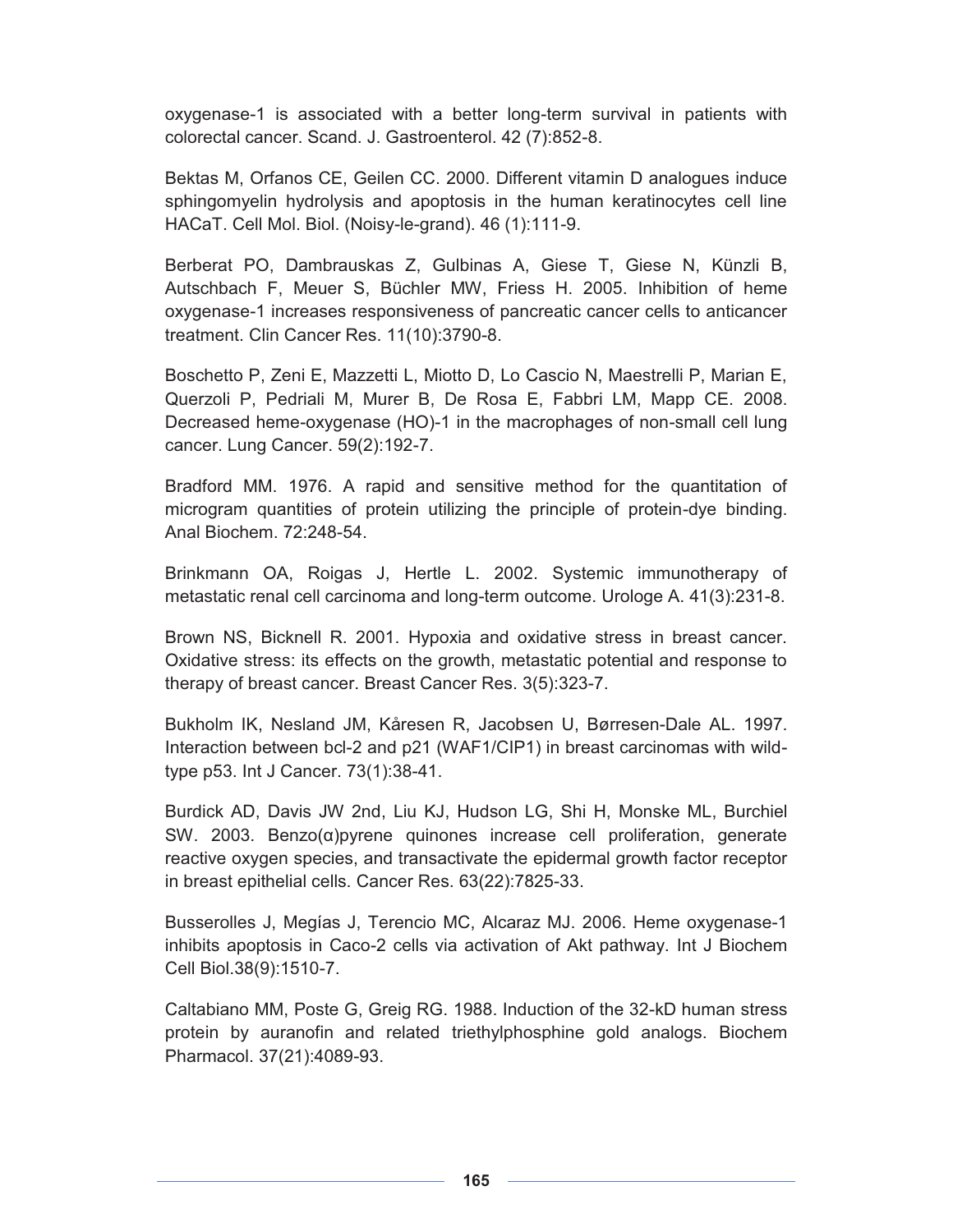Cancer. Principles and Practice of Oncology, De Vita VT, Hellman S, Rosenberg SA, Lippincott Williams & Wilkins, 6<sup>th</sup> edición, 2001

Carnevale RP, Proietti CJ, Salatino M, Urtreger A, Peluffo G, Edwards DP, Boonyaratanakornkit V, Charreau EH, Bal de Kier Joffé E, Schillaci R, Elizalde PV. 2007. Progestin effects on breast cancer cell proliferation, proteases activation, and in vivo development of metastatic phenotype all depend on progesterone receptor capacity to activate cytoplasmic signaling pathways. Mol Endocrinol. 21(6):1335-58.

Chang KW, Lee TC, Yeh WI, Chung MY, Liu CJ, Chi LY, Lin SC. 2004. Polymorphism in heme oxygenase-1 (HO-1) promoter is related to the risk of oral squamous cell carcinoma occurring on male areca chewers. Br J Cancer. 91 (8):1551-5.

Chen GG, Liu ZM, Vlantis AC, Tse GM, Leung BC, van Hasselt CA. 2004. Heme oxygenase-1 protects against apoptosis induced by tumor necrosis factor-alpha and cycloheximide in papillary thyroid carcinoma cells. J Cell Biochem. 92(6):1246-56.

Cianfrocca M, Gradishar W. 2009. New molecular classifications of breast cancer. CA Cancer J Clin. 59(5):303-13.

Cruse I, Maines MD. 1988. Evidence suggesting that the two forms of heme oxygenase are products of different genes. J Biol Chem. 263(7):3348-53.

Curino A, Patel V, Nielsen BS, Iskander AJ, Ensley JF, Yoo GH, Holsinger FC, Myers JN, El-Nagaar A, Kellman RM, Shillitoe EJ, Molinolo AA, Gutkind JS, Bugge TH. 2004. Detection of plasminogen activators in oral cancer by laser capture microdissection combined with zymography. Oral Oncol. 40(10):1026- 32.

Curino AC, Engelholm LH, Yamada SS, Holmbeck K, Lund LR, Molinolo AA, Behrendt N, Nielsen BS, Bugge TH. 2005. Intracellular collagen degradation mediated by uPARAP/Endo180 is a major pathway of extracellular matrix turnover during malignancy. J Cell Biol. 169(6):977-85.

Cuvillier O, Levade T. 2001. Sphingosine 1-phosphate antagonizes apoptosis of human leukemia cells by inhibiting release of cytochrome c and Smac/DIABLO from mitochondria. Blood. 98(9):2828-36.

Cuvillier O, Pirianov G, Kleuser B, Vanek PG, Coso OA, Gutkind S, Spiegel S. 1996. Suppression of ceramide-mediated programmed cell death by sphingosine-1-phosphate. Nature. 381 (6585):800-3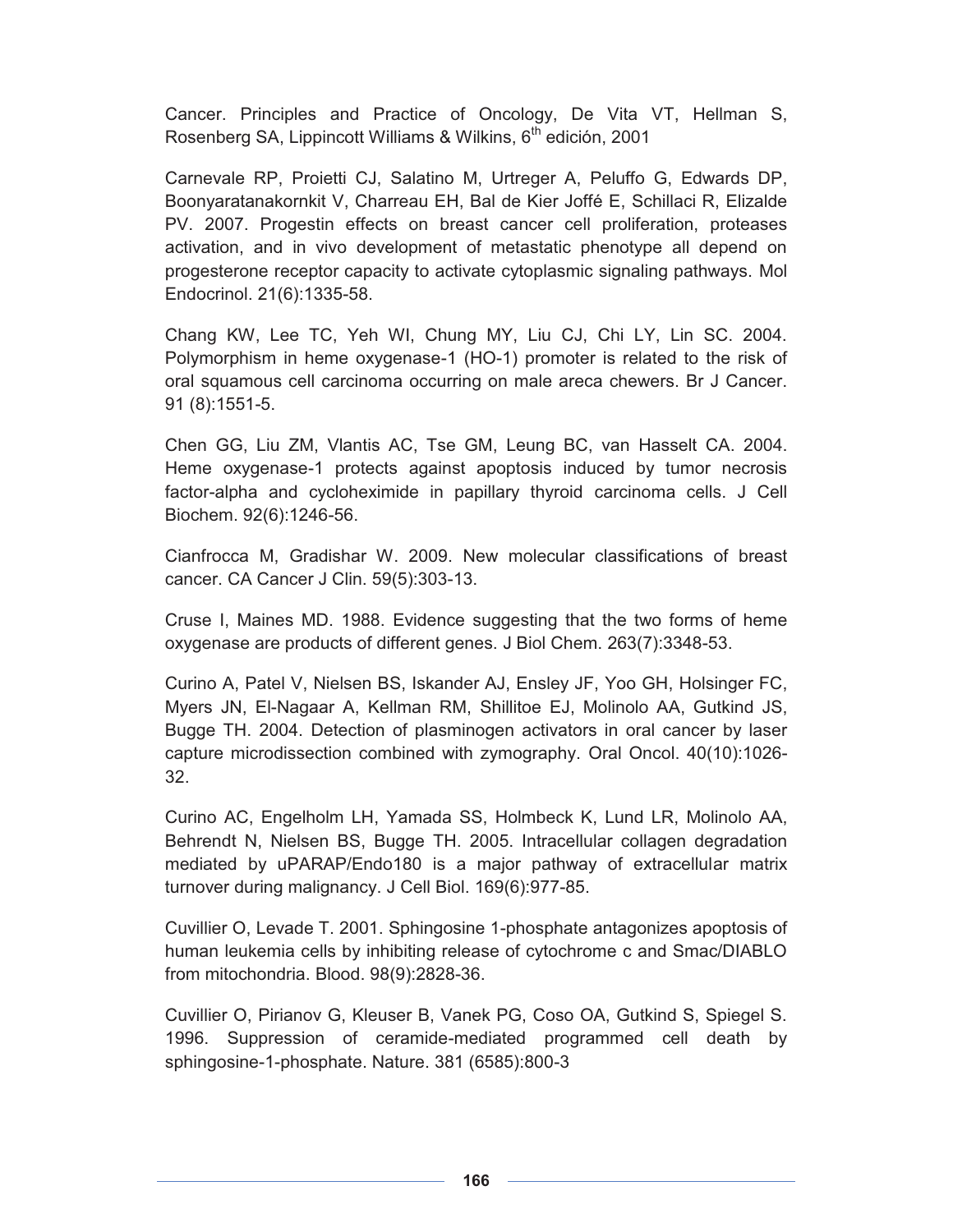Cuvillier O, Rosenthal DS, Smulson ME, Spiegel S. 1998. Sphingosine 1 phosphate inhibits activation of caspases that cleave poly(ADP-ribose) polymerase and lamins during Fas- and ceramide-mediated apoptosis in Jurkat T lymphocytes. J Biol Chem. 273(5):2910-6.

De Matteis F, Dawson SJ, Pons N, Pipino S. 2002. Bilirubin and uroporphyrinogen oxidation by induced cytochrome P4501A and cytochrome P4502B. Role of polyhalogenated biphenyls of different configuration. Biochem Pharmacol. 63(4):615-24.

De Palma G, Mozzoni P, Acampa O, Internullo E, Carbognani P, Rusca M, Goldoni M, Corradi M, Tiseo M, Apostoli P, Mutti A. 2010. Expression levels of some antioxidant and epidermal growth factor receptor genes in patients with early-stage non-small cell lung cancer. J Nucleic Acids. pii: 147528.

Deininger MH, Meyermann R, Trautmann K, Duffner F, Grote EH, Wickboldt J, Schluesener HJ. 2000. Heme oxygenase (HO)-1 expressing macrophages/microglial cells accumulates during oligodendroglioma progression. Brain Res. 882 (1-2):1-8.

Delon C, Manifava M, Wood E, Thompson D, Krugmann S, Pyne S, Ktistakis NT. 2004. Sphingosine kinase 1 is an intracellular effector of phosphatidic acid. J Biol Chem. 279(43):44763-74.

Deshane J, Chen S, Caballero S, Grochot-Przeczek A, Was H, Li Calzi S, Lach R, Hock TD, Chen B, Hill-Kapturczak N, Siegal GP, Dulak J, Jozkowicz A, Grant MB, Agarwal A. 2007. Stromal cell-derived factor 1 promotes angiogenesis via a heme oxygenase 1-dependent mechanism. J Exp Med. 204(3):605-18.

Dhakshinamoorthy S, Jain AK, Bloom DA, Jaiswal AK. 2005. Bach1 competes with Nrf2 leading to negative regulation of the antioxidant response element (ARE)-mediated NAD(P)H:quinone oxidoreductase 1 gene expression and induction in response to antioxidants. J Biol Chem. 280(17):16891-900.

Doi K, Akaike T, Fujii S, Tanaka S, Ikebe N, Beppu T, Shibahara S, Ogawa M, Maeda H. 1999. Induction of haem oxygenase-1 nitric oxide and ischaemia in experimental solid tumours and implications for tumour growth. Br J Cancer. 80(12):1945-54.

Donati C, Nincheri P, Cencetti F, Rapizzi E, Farnararo M, Bruni P. 2007. Tumor necrosis factor-alpha exerts pro-myogenic action in C2C12 myoblasts via sphingosine kinase/S1P2 signaling. FEBS Lett. 581(23):4384-8.

Duda DG, Cohen KS, di Tomaso E, Au P, Klein RJ, Scadden DT, Willett CG, Jain RK. 2006. Differential CD146 expression on circulating versus tissue endothelial cells in rectal cancer patients: implications for circulating endothelial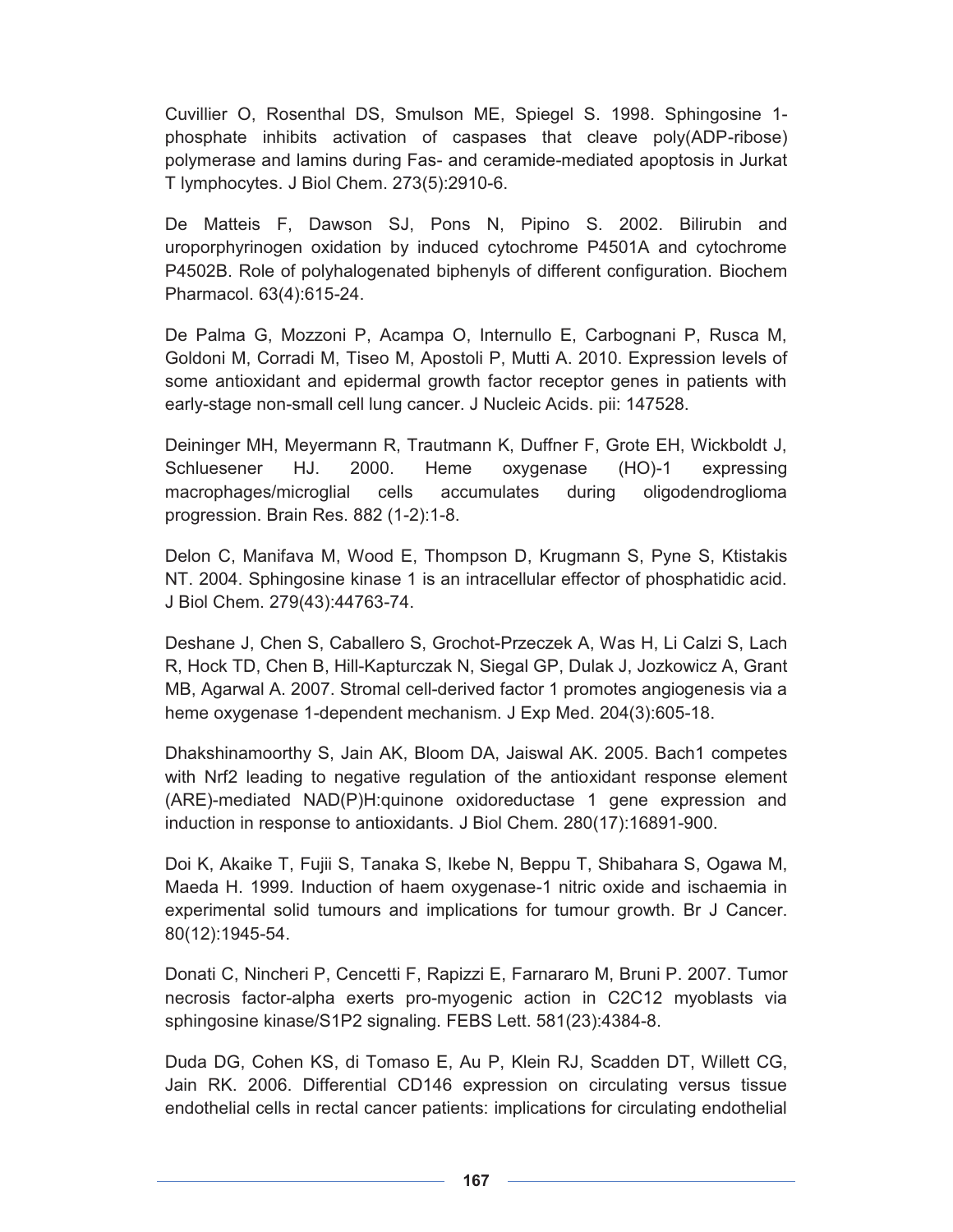and progenitor cells as biomarkers for antiangiogenic therapy. J Clin Oncol. 24(9):1449-53.

Facchinetti MM, Beuret C, Marquez MG, Sterin Speziale N. 2003. Differential branching of the sphingolipid metabolic pathways with the stage of development. Involvement of sphingosine kinase. Biol Neonate 84 (3): 243-51.

Facchinetti MM, De Siervi A, Toskos D, Senderowicz AM. 2004. UCN-01 induced cell cycle arrest requires the transcriptional induction of p21(waf1/cip1) by activation of mitogen-activated protein/extracellular signal-regulated kinase kinase/extracellular signal-regulated kinase pathway. Cancer Res. 64(10):3629- 37.

Facchinetti MM, Gandini NA, Fermento ME, Sterin-Speziale NB, Ji Y, Patel V, Gutkind JS, Rivadulla MG, Curino AC. 2010. The expression of sphingosine kinase-1 in head and neck carcinoma. Cells Tissues Organs.192(5):314-24.

Facchinetti MM, Leocata Nieto F, Márquez MG, Sterin-Speziale N. 2008. Stratification of sphingosine kinase-1 expression and activity in rat kidney. Cells Tissues Organs.188(4):384-92.

Fang J, Akaike T, Maeda H. 2004. Antiapoptotic role of heme oxygenase (HO) and the potential of HO as a target in anticancer treatment. Apoptosis. 9(1):27- 35.

Fang J, Sawa T, Akaike T, Akuta T, Sahoo SK, Khaled G, Hamada A, Maeda H. 2003. In vivo antitumor activity of pegylated zinc protoporphyrin: targeted inhibition of heme oxygenase in solid tumor. Cancer Res. 63 (13):3567-74.

Fillies T, Woltering M, Brandt B, Van Diest JP, Werkmeister R, Joos U, Buerger H. 2007. Cell cycle regulating proteins p21 and p27 in prognosis of oral squamous cell carcinomas. Oncol Rep. 17 (2):355-9.

Foresti R, Clark JE, Green CJ, Motterlini R. 1997. Thiol compounds interact with nitric oxide in regulating heme oxygenase-1 induction in endothelial cells. Involvement of superoxide and peroxynitrite anions. J Biol Chem. 272(29):18411-7.

Fredenburgh LE, Perrella MA, Mitsialis A. 2007. The role of Heme-Oxygenase-1 in pulmonary disease. Am J Respir Cell Mol Biol. 36:158-65.

French KJ, Schrecengost RS, Lee BD, Zhuang Y, Smith SN, Eberly JL, Yun JK, Smith CD. 2003. Discovery and evaluation of inhibitors of human sphingosine kinase. Cancer Res. 63 (18):5962-9.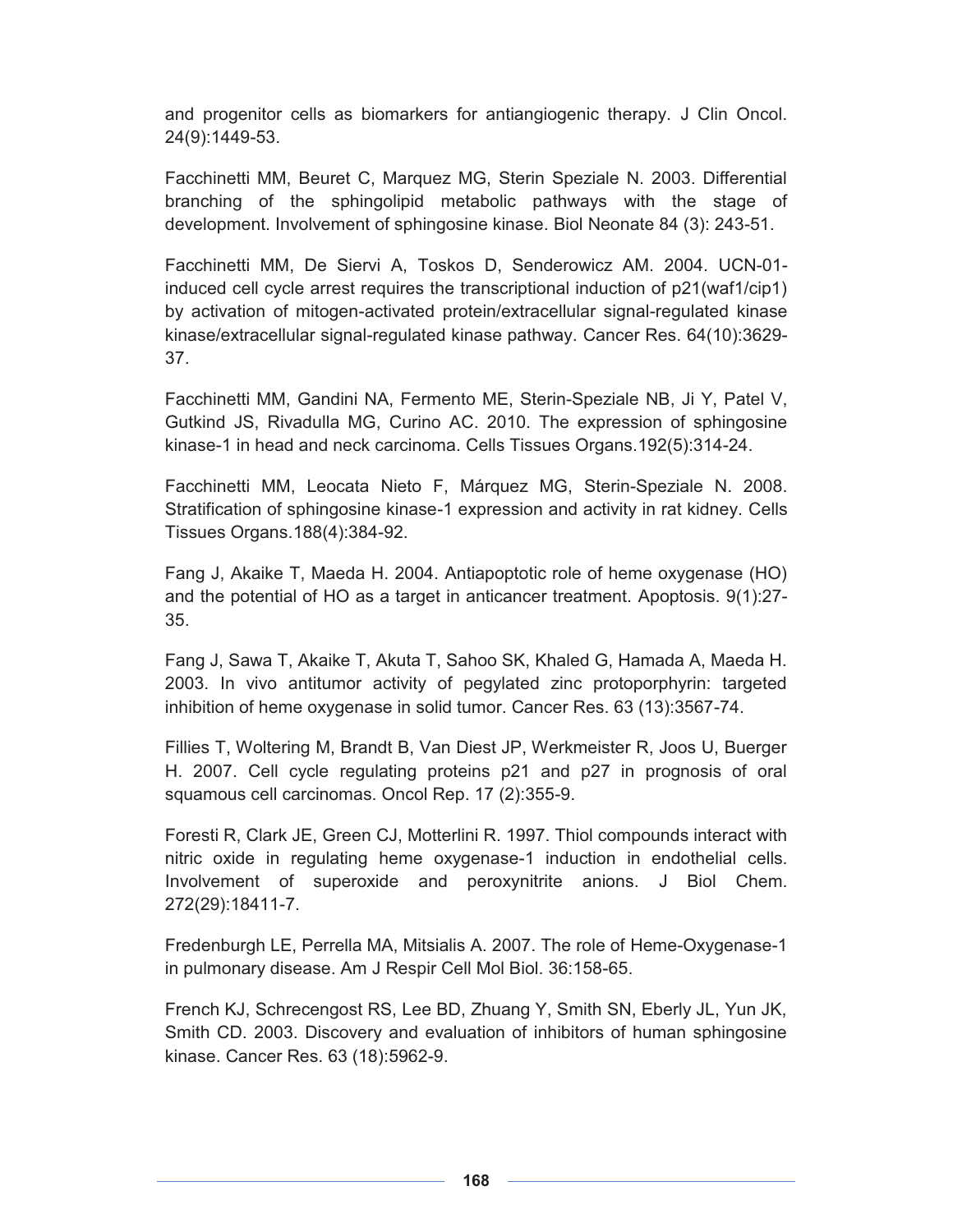French KJ, Upson JJ, Keller SN, Zhuang Y, Yun JK, Smith CD. 2006. Antitumor activity of sphingosine kinase inhibitors. J Pharmacol Exp Ther. 318(2):596-603.

Fujita H, Yamamoto M, Yamagami T, Hayashi N, Bishop TR, De Verneuil H, Yoshinaga T, Shibahara S, Morimoto R, Sassa S. 1991. Sequential activation of genes for heme pathway enzymes during erythroid differentiation of mouse Friend virus-transformed erythroleukemia cells. Biochim Biophys Acta. 1090(3):311-6.

Fukuda Y, Aoyama Y, Wada A, Igarashi Y. 2004. Identification of PECAM-1 association with sphingosine kinase 1 and its regulation by agonist-induced phosphorylation. Biochim Biophys Acta. 1636(1):12-21.

Fukushima N, Ishii I, Contos JJ, Weiner JA, Chun J. 2001. Lysophospholipid receptors. Annu Rev Pharmacol Toxicol.41:507-34.

Futerman AH, Hannun YA. 2004. The complex life os simple sphingolipids. EMBO. Rep. 5 (8): 777-82.

Gamble JR, Xia P, Hahn CN, Drew JJ, Drogemuller CJ, Brown D, Vadas MA. 2006. Phenoxodiol, and experimental anticancer drug, shows potent antiangiogenic properties in addition to its antitumour effects. Int. J. Cancer. 118 (10):2412-20.

Garcia JG, Liu F, Verin AD, Birukova A, Dechert MA, Gerthoffer WT, Bamberg JR, English D. 2001. Sphingosine 1-phosphate promotes endothelial cell barrier integrity by Edg-dependent cytoskeletal rearrangement. J Clin Invest. 108(5):689-701.

Giordano A, Nisoli E, Tonello C, Cancello R, Carruba MO, Cinti S. 2000. Expression and distribution of heme oxygenase-1 and 2 in rat Brown adipose tissue: the modulatory role of the noradrenergic system. FEBS Lett. 487 (2):171-5.

Gomez DE, Alonso DF. 1998. Introducción a la oncología molecular. Universidad Nacional de Quilmes. Primera Edición.

Goodman AI, Choudhury M, da Silva JL, Jiang S, Abraham NG. 1996. Quantitative measurement of heme oxygenase-1 in the human renal adenocarcinoma. J Cell Biochem. 63(3):342-8.

Goodman AI, Choudhury M, da Silva JL, Schwartzman ML, Abraham NG. 1997. Overexpression of the heme oxygenase gene in renal cell carcinoma. Proc. Soc. Exp. Biol. Med. 214 (1):54-61.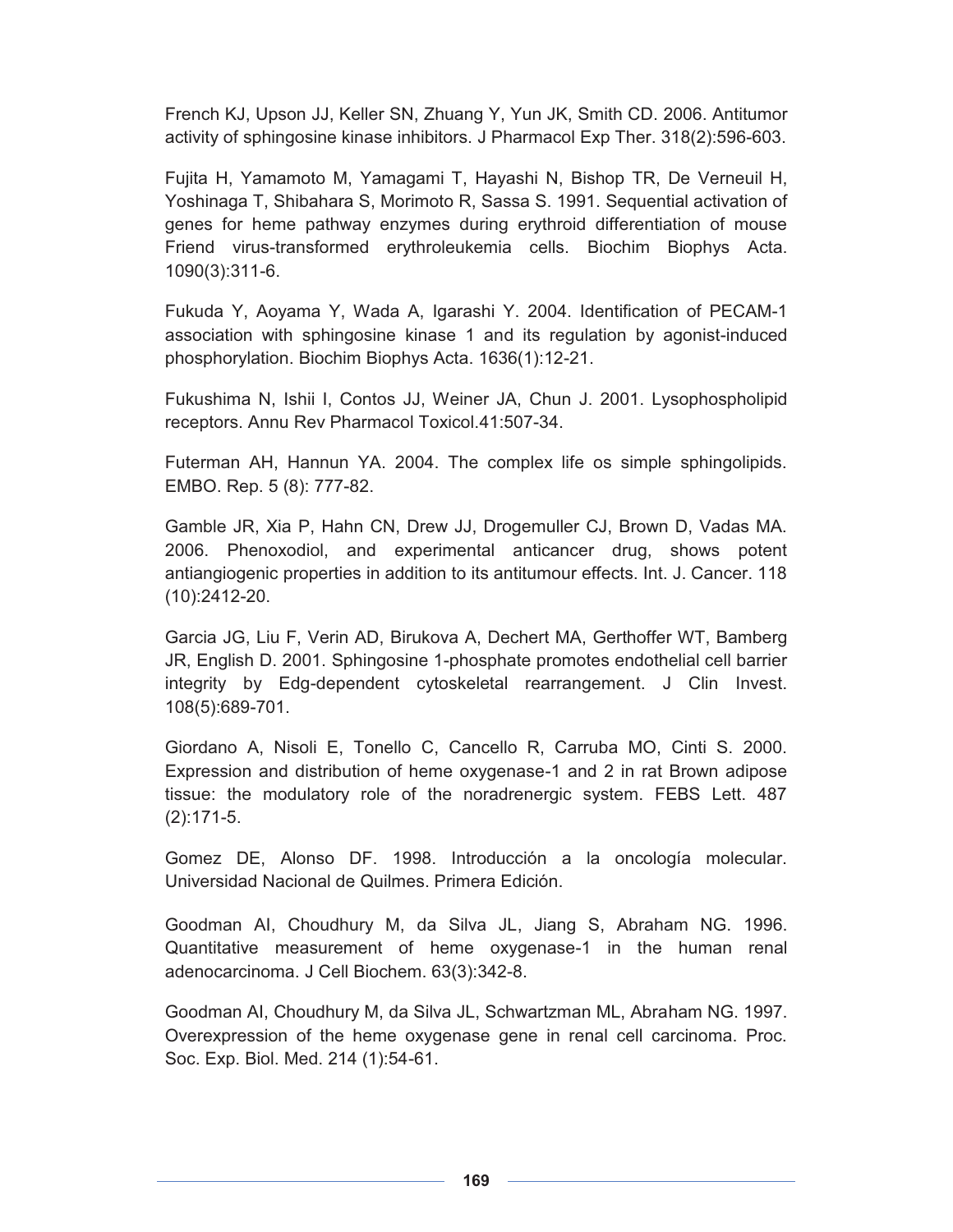Gorgoulis V, Zoumpourlis V, Rassidakis G, Karameris A, Barbatis C, Spandidos DA, Kittas C. 1995. Molecular analysis of p53 gene in laryngeal premalignant and malignant lesions. p53 protein immunohistochemical expression is positively related to proliferating cell nuclear antigen labelling index. Virchows Arch.426(4):339-44.

Graham BL, Mink JT, Cotton DJ. 1983. Dynamic measurements of CO diffusing capacity using discrete samples of alveolar gas. J Appl Physiol. 54(1):73-9.

Gueron G, De Siervi A, Ferrando M, Salierno M, De Luca P, Elguero B, Meiss R, Navone N, Vazquez ES. 2009. Critical role of endogenous heme oxygenase 1 as a tuner of the invasive potential of prostate cancer cells. Mol Cancer Res. 7 (11):1745-55.

Guy CT, Cardiff RD, Muller WJ. 1992. Induction of mammary tumors by expression of polyomavirus middle T oncogene: a transgenic mouse model for metastatic disease. Mol Cell Biol. 12(3):954-61.

Hahn WC, Weinberg RA. 2002. Modelling the molecular circuitry of cancer. Nat Rev Cancer.2(5):331-41.

Hait NC, Oskeritzian CA, Paugh SW, Milstien S, Spiegel S. 2006. Sphingosine kinases, sphingosine 1-phosphate, apoptosis and diseases. Biochim Biophys Acta. 1758(12):2016-26.

Hanahan D, Weinberg RA. 2000. The hallmarks of cancer. Cell. 100(1):57-70.

Hanahan D, Weinberg RA. 2011. Hallmarks of cancer: the next generation. Cell. 144(5):646-74.

Hannun YA, Luberto C. 2004. Lipid metabolism: ceramide transfer protein adds a new dimension. Curr Biol. 14(4):R163-5.

Hara E, Takahashi K, Tominaga T, Kumabe T, Kayama T, Suzuki H, Fujita H, Yoshimoto T, Shirato K, Shibahara S. 1996. Expression of heme oxygenase and inducible nitric oxide synthase mRNA in human brain tumors. Biochem Biophys Res Commun. 224(1):153-8.

Harris L, Fritsche H, Mennel R, Norton L, Ravdin P, Taube S, Somerfield MR, Hayes DF, Bast RC Jr; American Society of Clinical Oncology. 2007. American Society of Clinical Oncology 2007 update of recommendations for the use of tumor markers in breast cancer. J Clin Oncol. 25(33):5287-312.

Hayashi S, Omata Y, Sakamoto H, Higashimoto Y, Hara T, Sagara Y, Noguchi M. 2004. Characterization of rat heme oxygenase-3 gene. Implication of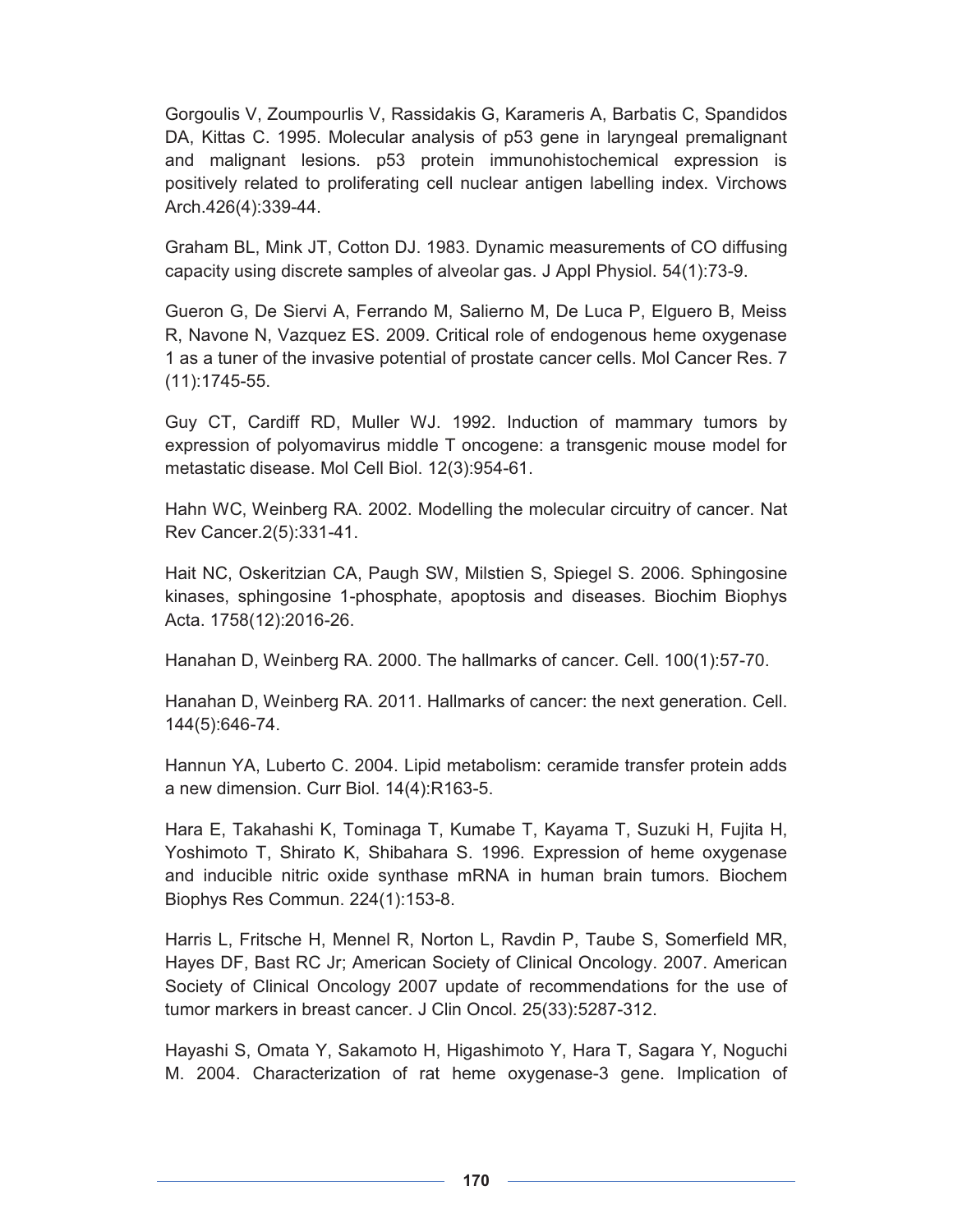processed pseudogenes derived from heme oxygenase-2 gene. Gene. 336(2):241-50.

Hayes DF. 2010. Contribution of biomarkers to personalized medicine. Breast Cancer Res. 12 Suppl 4:S3.

Heffernan-Stroud LA, Obeid LM. 2011. p53 and regulation of bioactive sphingolipids. Adv Enzyme Regul. 51(1):219-28.

Herzinger T, Kleuser B, Schäfer-Korting M, Korting HC. 2007. Sphingosine-1 phosphate signaling and the skin. Am J Clin Dermatol. 8 (6):329-36.

Higo M, Uzawa K, Kawata T, Kato Y, Kouzu Y, Yamamoto N, Shibahara T, Mizoe JE, Ito H, tsujii H, Tanzawa H. 2006. Enhancement os SPHK1 in vitro by carbón ion irradiation in oral squamous cell carcinoma. Int J Radiat Oncol Biol Phys. 65:867-75.

Hill M, Pereira V, Chauveau C, Zagani R, Remy S, Tesson L Mazal D, Ubillos L, Brion R, Asghar K, Mashreghi MF, Kotsch K, Moffett J, Doebis C, Seifert M, Boczkowski J, Osinaga E, Anegon I. 2005. Heme oxygenase-1 inhibits rat and human breast cancer cell proliferation: mutual cross inhibition with indoleamine 2,3-dioxygenase. FASEB J. 19 (14):1957-68.

Hillen F, Griffioen AW. 2007. Tumour vascularization: sprouting angiogenesis and beyond. Cancer Metastasis Rev. 26(3-4):489-502.

Hirai K, Sasahira T, Ohmori H, Fujii K, Kuniyasu H. 2007. Inhibition of heme oxygenase-1 by zinc protoporphyrin IX reduces tumor growth of LL/2 lung cancer in C57BL mice. Int J Cancer. 120(3):500-5.

Hirschberg CB, Kisic A, Schroepfer GJ Jr. 1970. Enzymatic formation of dihydrosphingosine l-phosphate. J Biol Chem. 245(12):3084-90.

Hiwasa T, Sakiyama S. 1986. Increase in the synthesis of a Mr 32,000 protein in BALB/c 3T3 cells after treatment with tumor promoters, chemical carcinogens, metal salts, and heat shock. Cancer Res. 46(5):2474-81.

Hla T, Maciag T. 1990. An abundant transcript induced in differentiating human endothelial cells encodes a polypeptide with structural similarities to G-proteincoupled receptors. J Biol Chem. 265(16):9308-13.

Ho JW, Man K, Sun CK, Lee TK, Poon RT, Fan ST. 2005. Effects of a novel immunomodulating agent, FTY720, on tumor growth and angiogenesis in hepatocellular carcinoma. Mol Cancer Ther. 4(9):1430-8.

Hong CC, Ambrosone CB, Ahn J, Choi JY, McCullough ML, Stevens VL, Rodriguez C, Thun MJ, Calle EE. 2007. Genetic variability in iron-related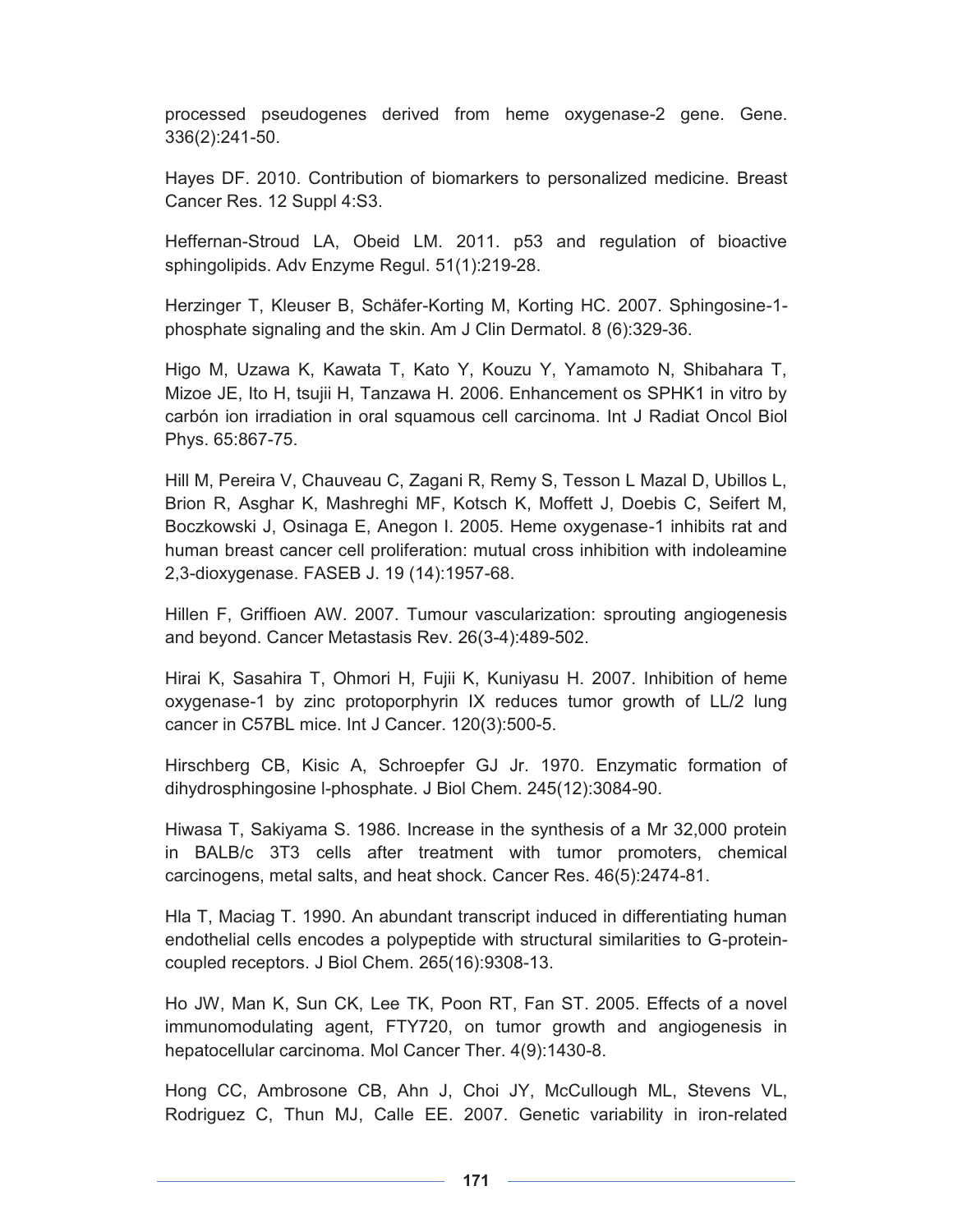oxidative stress pathways (Nrf2, NQ01, NOS3, and HO-1), iron intake, and risk of postmenopausal breast cancer. Cancer Epidemiol Biomarkers Prev. 16(9):1784-94.

Hori R, Kashiba M, Toma T, Yachie A, Goda N, Makino N, Soejima A, Horiguchi N, Takayama H, Toyoda M, Otsuka T, Fukusato T, Merlino G, Takagi H, Mori M. 2002. Hepatocyte growth factor promotes hepatocarcinogenesis through c-Met autocrine activation and enhanced angiogenesis in transgenic mice treated with diethylnitrosamine. Oncogene. 21(12):1791-9.

Hu JL, Li ZY, Liu W, Zhang RG, Li GL, Wang T, Ren JH, Wu G. 2010. Polymorphism in heme oxygenase-1 (HO-1) promoter and alcohol are related to the risk of esophageal squamous cell carcinoma on Chinese males. Neoplasma.57(1):86-92.

Inagaki Y, Li PY, Wada A, Mitsutake S, Igarashi Y. 2003. Identification of functional nuclear export sequences in human sphingosine kinase 1. Biochem Biophys Res Commun. 311(1):168-73.

Ishikawa T, Yoshida N, Higashihara H, Inoue M, Uchiyama K, Takagi T, Handa O, Kokura S, Naito Y, Okanoue T, Yoshikawa T. 2003. Different effects of constitutive nitric oxide synthase and heme oxygenase on pulmonary or liver metastasis of colon cancer in mice. Clin Exp Metastasis. 20(5):445-50.

Iwasa H, Han J, Ishikawa F. 2003. Mitogen-activated protein kinase p38 defines the common senescence-signalling pathway. Genes Cells. 8(2):131-44.

Jemal A, Clegg LX, Ward E, ries LA, Wu X, Jamison PM, Wingo PA, Howe HL, Anderson RN, Edwards BK. 2004. Annual report to the nation on the status of cancer, 1975-2001, with a special feature regarding survival. Cancer. 101 (1):3- 27.

Jemal A, Siegel R, Ward E, Murray T, Xu J, Thun MJ. 2007. Cancer statistics, 2007. CA Cancer J Clin. 57(1):43-66.

Johnson KR, Becker KP, Facchinetti MM, Hannun YA, Obeid LM. 2002. PKCdependent activation of sphingosine kinase 1 and translocation to the plasma membrane. Extracellular release of sphingosine-1-phosphate induced by phorbol 12-myristate 13-acetate (PMA). J Biol Chem. 277 (38):35257-62.

Johnson KR, Johnson KY, Crellin HG, Ogretmen B, Boylan AM, Harley RA, Obeid LM. 2005. Immunohistochemical distribution of sphingosine kinase 1 in normal and tumor lung tissue. J. Histochem. Cytochem. 53 (9):1159-66.

Jozkowicz A, Huk I, Nigisch A, Weigel G, Dietrich W, Motterlini R, Dulak J. 2003. Heme oxygenase and angiogenic activity of endothelial cells: stimulation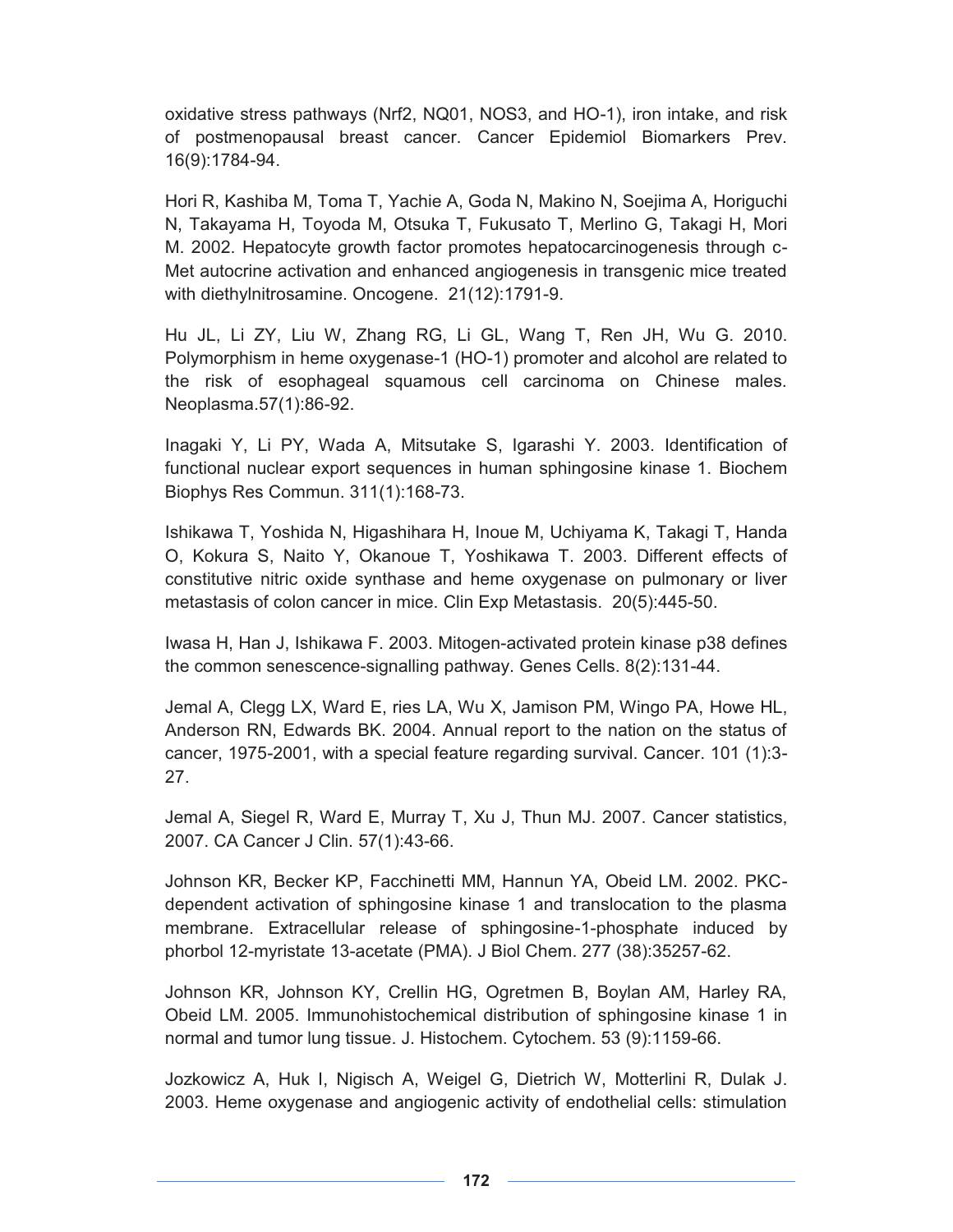by carbon monoxide and inhibition by tin protoporphyrin-IX. Antioxid Redox Signal. 5(2):155-62.

Jozkowicz A, Was H, Dulak J. 2007. Heme oxygenase-1 in tumors: is it a false friend?. Antioxid Redox Signal. 9(12):2099-117.

Kampa M, Alexaki VI, Notas G, Nifli AP, Nistikaki A, Hatzoglou A, Bakogeorgou E, Kouimtzoglou E, Blekas G, Boskou D, Gravanis A, Castanas E. 2004. Antiproliferative and apoptotic effects of selective phenolic acids on T47D human breast cancer cells: potential mechanisms of action. Breast Cancer Res. 6(2):R63-74.

Kapitonov D, Allegood JC, Mitchell C, Hait NC, Almenara JA, Adams JK, Zipkin RE, Dent P, Kordula T, Milstien S, Spiegel S. 2009. Targeting sphingosine kinase 1 inhibits Akt signaling, induces apoptosis, and suppresses growth of human glioblastoma cells and xenografts. Cancer Res. 69(17):6915-23.

Kapranos N, Stathopoulos GP, Manolopoulos L, Kokka E, Papadimitriou C, Bibas A, Yiotakis J, Adamopoulos G. 2001. p53, p21 and p27 protein expression in head and neck cancer and their prognostic value. Anticancer Res. 21 (81B):521-8.

Kapturczak MH, Wasserfall C, Brusko T, Campbell-Thompson M, Ellis TM, Atkinson MA, Agarwal A. 2004. Heme oxygenase-1 modulates early inflammatory responses: evidence from the heme oxygenase-1-deficient mouse. Am J Pathol. 165(3):1045-53.

Karahatay S, Thomas K, Koybasi S, Senkal CE, Elojeimy S, Liu X, Bielawski J, Day TA, Gillespie MB, Sinha D, Norris JS, Hannun YA, Ogretmen B. 2007. Clinical relevance of ceramide metabolism in the pathogenesis of human head and neck squamous cell carcinoma (HNSCC): attenuation of C(18)-ceramide in HNSCC tumors correlates with lymphovascular invasión and nodal metástasis. Cancer Lett. 256 (1):101-11.

Kawamori T, Osta W, Johnson KR, Pettus BJ, Bielawski J, Tanaka T, Wargovich MJ, Reddy BS, Hannun YA, Obeid LM, Zhou D. 2006. Sphingosine kinase 1 is up regulated in colon carcinogénesis. FASEB J. 20 (2):386-8.

Keyse SM, Tyrrell RM. 1987. Both near ultraviolet radiation and the oxidizing agent hydrogen peroxide induce a 32-kDa stress protein in normal human skin fibroblasts. J Biol Chem. 262(30):14821-5.

Keyse SM, Tyrrell RM. 1989. Heme oxygenase is the major 32-kDa stress protein induced in human skin fibroblasts by UVA radiation, hydrogen peroxide, and sodium arsenite. Proc Natl Acad Sci U S A. 86(1):99-103.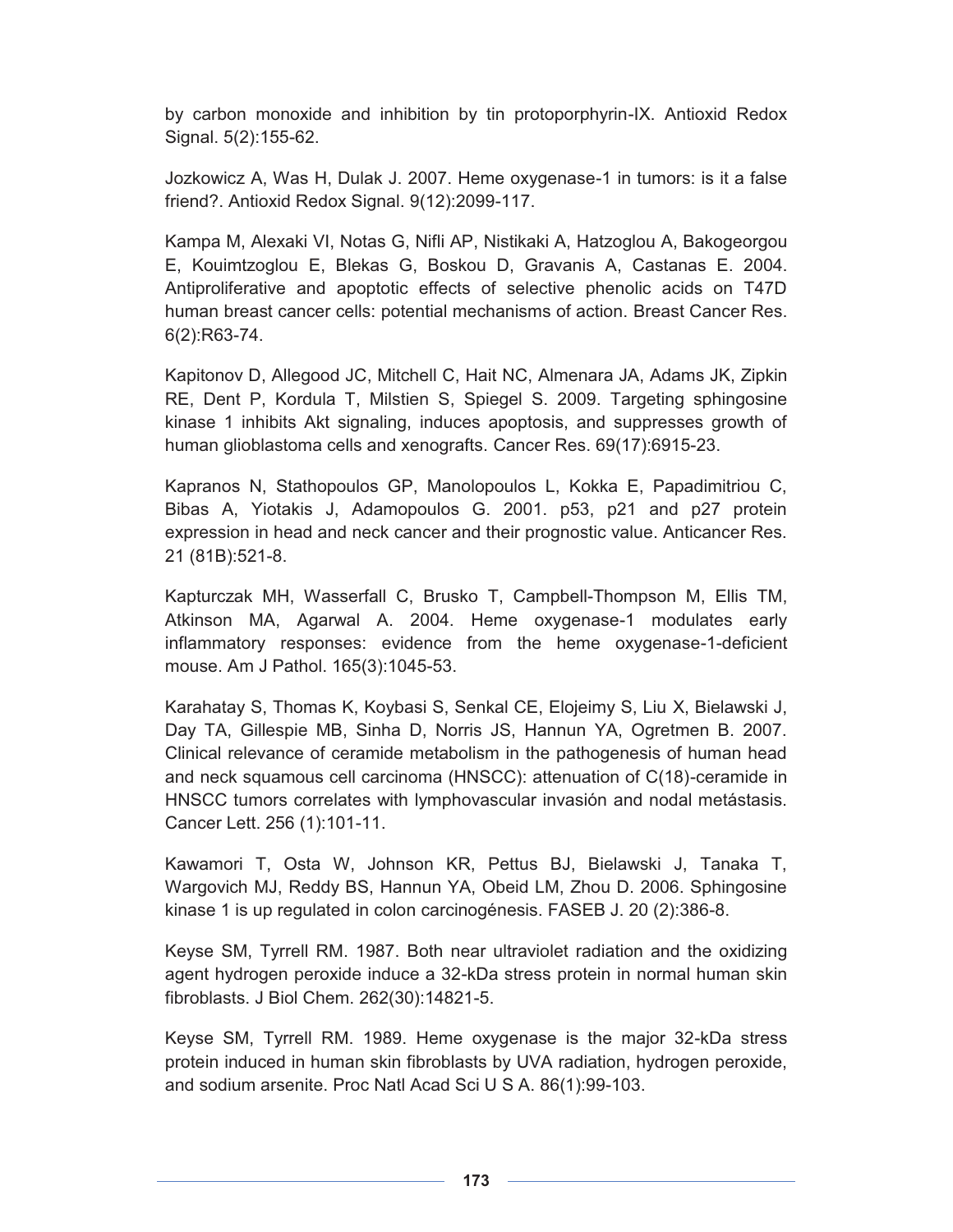Kikuchi A, Yamaya M, Suzuki S, Yasuda H, Kubo H, Nakayama K, Handa M, Sasaki T, Shibahara S, Sekizawa K, Sasaki H. 2005. Association of susceptibility to the development of lung adenocarcinoma with the heme oxygenase-1 gene promoter polymorphism. Hum Genet. 116(5):354-60.

Kikuchi G, Yoshida T, Noguchi M. 2005. Heme oxygenase and heme degradation. Biochem Biophys Res Commun. 338 (1):558-67.

Kim DH, Kim JH, Kim EH, Na HK, Cha YN, Chung JH, Surh YJ. 2009. 15- Deoxy-Delta12,14-prostaglandin J2 upregulates the expression of heme oxygenase-1 and subsequently matrix metalloproteinase-1 in human breast cancer cells: possible roles of iron and ROS. Carcinogenesis. 30(4):645-54.

Kim HP, Wang X, Nakao A, Kim SI, Murase N, Choi ME, Ryter SW, Choi AM. 2005. Caveolin-1 expression by means of p38beta mitogen-activated protein kinase mediates the antiproliferative effect of carbón monoxide. Proc. Natl. Acad. Sci. U.S.A. 102 (32):11319-24.

Kim HR, Kim S, Kim EJ, Park JH, Yang SH, Jeong ET, Park C, Youn MJ, So HS, Park R. 2008. Suppression of Nrf2-driven heme oxygenase-1 enhances the chemosensitivity of lung cancer A549 cells toward cisplatin. Lung Cancer. 60(1):47-56.

Kimpara T, Takeda A, Watanabe K, Itoyama Y, Ikawa S, Watanabe M, Arai H, Sasaki H, Higuchi S, Okita N, Takase S, Saito H, Takahashi K, Shibahara S. 1997. Microsatellite polymorphism in the human heme oxygenase-1 gene promoter and its application in association studies with Alzheimer and Parkinson disease. Hum Genet. 100(1):145-7.

Kleuser B, Maceyka M, Milstien S, Spiegel S. 2001. Stimulation of nuclear sphingosine kinase activity by platelet-derived growth factor. FEBS Lett. 503(1):85-90.

Kocanova S, Buytaert E, Matroule JY, Piette J, Golab J, de Witte P,Agostinis P. 2007. Induction of heme-oxygenase 1 requires the p38MAPK and PI3K pathways and suppresses apoptotic cell death following hypericin-mediated photodynamic therapy. Apoptosis. 12 (4):731-41.

Kohama T, Olivera A, Edsall L, Nagiec MM, Dickson R, Spiegel S. 1998. Molecular cloning and functional characterization of murine sphingosine kinase. J Biol Chem. 273(37):23722-8.

Kohno M, Momoi M, Oo ML, Paik JH, Lee YM, Venkataraman K, Ai Y, Ristimaki AP, Fyrst H, Sano H, Rosenberg D, Saba JD, Proia RL, Hla T. 2006. Intracellular role for sphingosine kinase 1 in intestinal adenoma cell proliferation. Mol Cell Biol. 26(19):7211-23.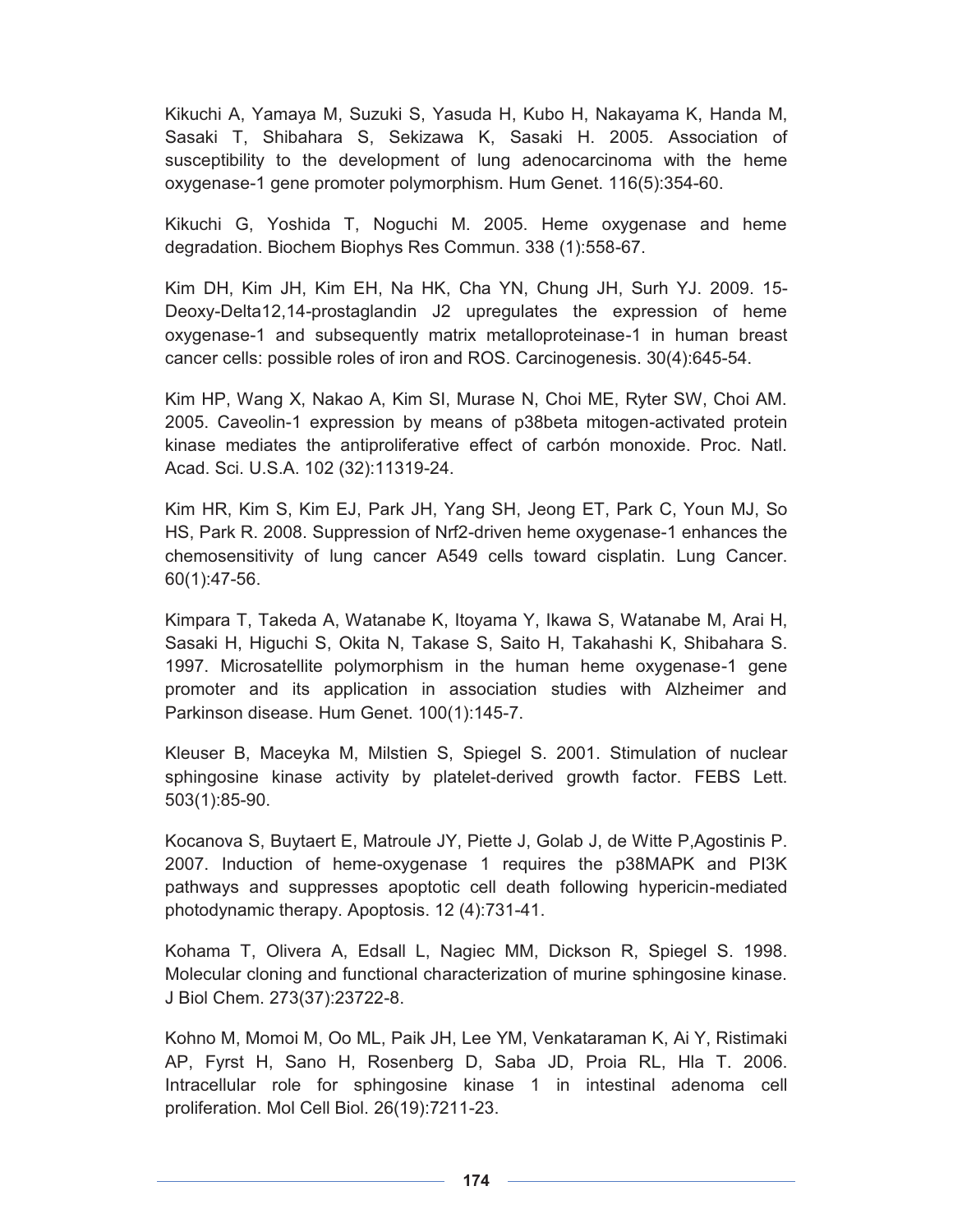Koybasi S, Senkal CE, Sundararai K, Spassieva S, Bielawski J, Osta W, Day TA, Jiang JC, Jazwinski SM, Hannun YA, Obeid LM, Ogretmen B. 2004. Defects in cell growth regulation by C18:0-cermide and longevity assurance gene in human head and neck squamous cell carcinomas. J. Biol Chem. 279 (43):44311-9.

Kuroda H, Takeno M, Murakami S, Miyazawa N, Kaneko T, Ishigatsubo Y. 2010. Inhibition of heme oxygenase-1 with an epidermal growth factor receptor inhibitor and cisplatin decreases proliferation of lung cancer A549 cells. Lung Cancer. 67(1):31-6.

La P, Fernando AP, Wang Z, Salahudeen A, Yang G, Lin Q, Wright CJ, Dennery PA. 2009. Zinc protoporphyrin regulates cyclin D1 expression independent of heme oxygenase inhibition. J Biol Chem. 284(52):36302-11.

Lacaná E, Maceyka M, Milstien S, Spiegel S. 2002. Cloning and characterization of a protein kinase A anchoring protein (AKAP)-related protein that interacts with and regulates sphingosine kinase 1 activity. J Biol Chem. 277(36):32947-53.

Laemmli UK. 1970. Cleavage of structural proteins during the assembly of the head of bacteriophage T4. Nature. 227(5259):680-5.

Lam LT, Davis RE, Pierce J, Hepperle M, Xu Y, Hottelet M, Nong Y, Wen D, Adams J, Dang L, Staudt LM. 2005. Small molecule inhibitors of IkappaB kinase are selectively toxic for subgroups of diffuse large B-cell lymphoma defined by gene expression profiling. Clin Cancer Res. 11(1):28-40.

Laura EA, González MS, Vacchino M. 2009. Incidencia de cáncer en la Región Sanitaria I de la Provincia de Buenos Aires durante el período 1998 al 2002. Asociación Argentina de Prevención y Educación del Cáncer. Hospital Interzonal Dr. José Penna – Unidad de Investigación Biomédica.

Lavrovsky Y, Schwartzman ML, Levere RD, Kappas A, Abraham NG. 1994. Identification of binding sites for transcription factors NF-kappa B and AP-2 in the promoter region of the human heme oxygenase 1 gene. Proc Natl Acad Sci U S A. 91(13):5987-91.

Le Scolan E, Pchejetski D, Banno Y, Denis N, Mayeux P, Vainchenker W, Levade T, Moreau-Gachelin F. 2005. Overexpression of sphingosine kinase 1 is an oncogenic event in erythroleukemic progression. Blood. 106(5):1808-16.

Leclercq TM, Pitson SM. 2006. Cellular signalling by sphingosine kinase and sphingosine 1-phosphate. IUBMB Life. 58 (8):467-72.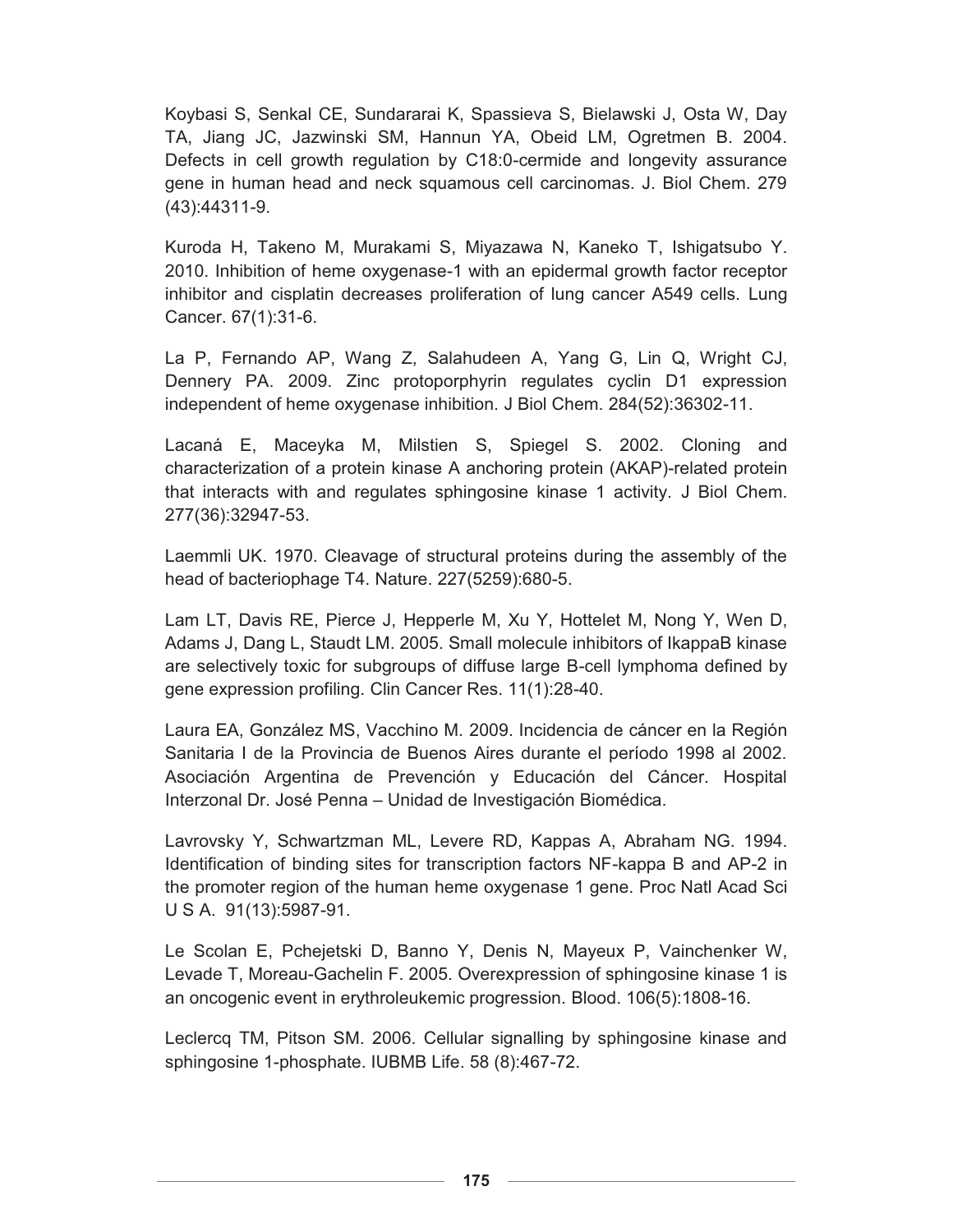Lee J, Lee SK, Lee BU, Lee HJ, Cho NP, Yoon JH, Choi HR, Lee SK, Kim EC. 2008. Upregulation of heme oxygenase-1 in oral epithelial dysplasias. Int J Oral Maxillofac Surg. 37(3):287-92.

Lee MJ, Van Brocklyn JR, Thangada CH, Liu AR, Hand R, Menzeleev R, Spiegel S, Hla T. 1998. Sphingosine-1-phosphate as a ligand for the G proteincoupled receptor EDG-1. Science. 279:1552-55.

Lee PJ, Alam J, Wiegand GW, Choi AM. 1996. Overexpression of heme oxygenase-1 in human pulmonary epithelial cells results in cell growth arrest and increased resistance to hyperoxia. Proc Natl Acad Sci U S A. 93(19):10393-8.

Lee SK, Park DY, Lee HJ, Lee J, Choi MK, Jeon BH, Jun CD, Lee SK, Kim EC. 2007. Functional interaction between nitric oxide-induced iron homeostasis and heme oxygenase-1 in immortalized and malignant oral keratinocytes. Cancer Lett. 249(2):283-93.

Lee SS, Yang SF, Tsai CH, Chou MC, Chou MY, Chang YC. 2008. Upregulation of heme oxygenase-1 expression in areca-quid-chewingassociated oral squamous cell carcinoma. J Formos Med Assoc. 107(5):355-63.

Lee TS, Chau LY. 2002. Heme oxygenase-1 mediates the anti-inflammatory effect of interleukin-10 in mice. Nat Med. 8(3):240-6.

Li CQ, Kim MY, Godoy LC, Thiantanawat A, Trudel LJ, Wogan GN. 2009. Nitric oxide activation of Keap1/Nrf2 signaling in human colon carcinoma cells. Proc Natl Acad Sci U S A. 106(34):14547-51.

Li J, Guan HY, Gong LY, Song LB, Zhang N, Wu J, Yuan J, Zheng YJ, Huang ZS, Li M. 2008. Clinical significance of sphingosine kinase-1 expression in human astrocytomas progression and overall patient survival. Clin Cancer Res. 14(21):6996-7003.

Li M, Li Z, Sun X, Yang L, Fang P, Liu Y, Li W, Xu J, Lu J, Xie M, Zhang D. 2010. Heme oxygenase-1/p21WAF1 mediates peroxisome proliferator-activated receptor-gamma signaling inhibition of proliferation of rat pulmonary artery smooth muscle cells. FEBS J. 277(6):1543-50.

Li MY, Yip J, Hsin MK, Mok TS, Wu Y, Underwood MJ, Chen GG. 2008. Haem oxygenase-1 plays a central role in NNK-mediated lung carcinogenesis. Eur Respir J. 32(4):911-23.

Li Volti G, Ientile R, Abraham NG, Vanella A, Cannavò G, Mazza F, Currò M, Raciti G, Avola R, Campisi A. 2004. Immunocytochemical localization and expression of heme oxygenase-1 in primary astroglial cell cultura during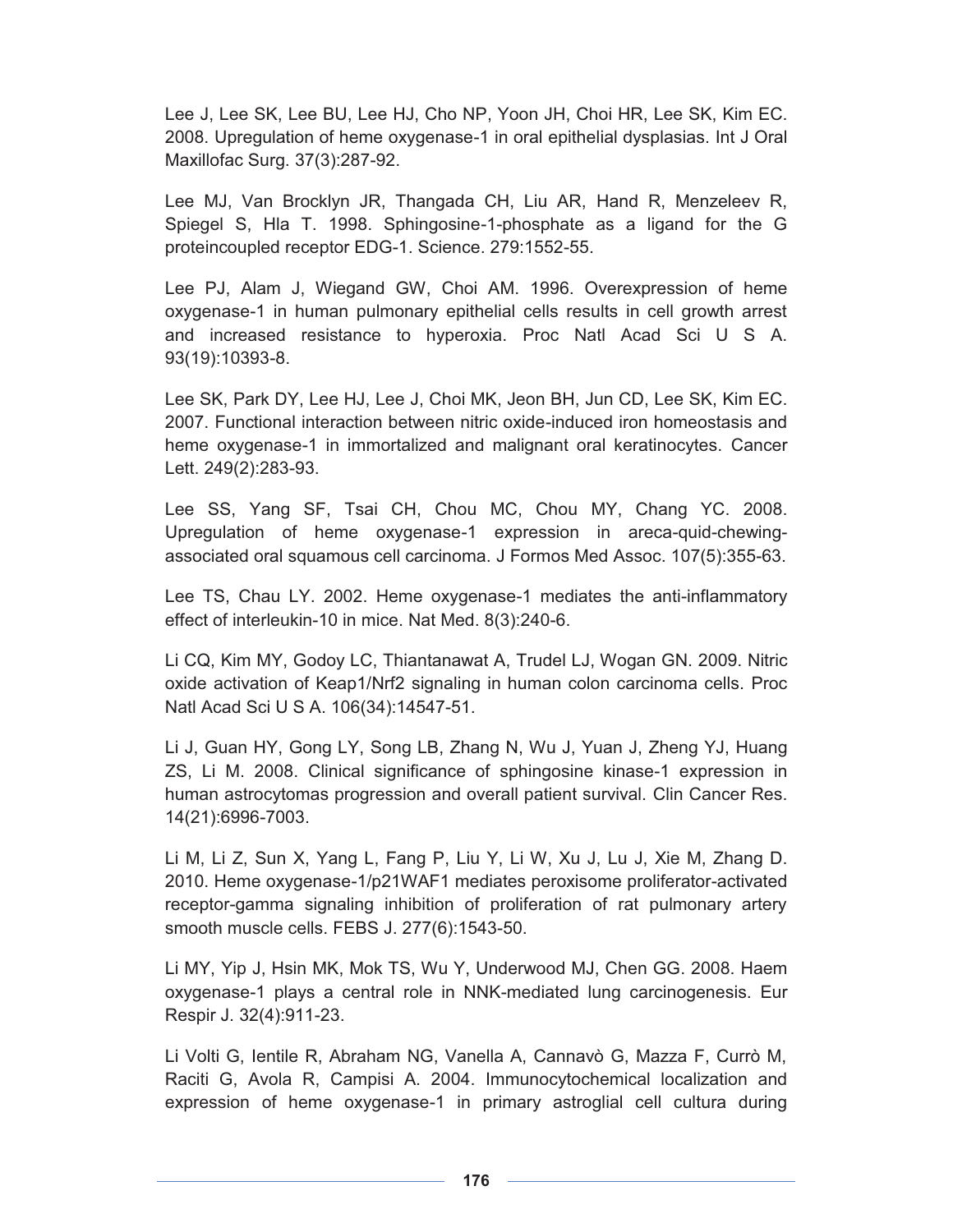differentiation: effect of glutamate. Biochem Biophys Res Commun. 315 (2):517-24.

Li W, Thompson CH, O'Brien CJ, McNeil EB, Scolyer RA, Cossart YE, Veness MJ, Walker DM, Morgen GJ, Rose BR. 2003. Human paillomavirus positivity predicts favourable outcomefor squamous carcinoma of the tonsil. Int. J. Cancer. 106:553-8.

Liefers GJ, Tollenaar RA. 2002. Cancer genetics and their application to individualised medicine. Eur J Cancer. 38(7):872-9.

Limaye V, Li X, Hahn C, Xia P, Berndt MC, Vadas MA, Gamble JR. 2005. Sphingosine kinase-1 enhances endothelial cell survival through a PECAM-1 dependent activation of PI-3K/Akt and regulation of Bcl-2 family members. Blood. 105(8):3169-77.

Lin CW, Shen SC, Hou WC, Yang LY, Chen YC. 2008. Heme oxygenase-1 inhibits breast cancer invasion via suppressing the expression of matrix metalloproteinase-9. Mol Cancer Ther. 7(5):1195-206.

Lin EY, Pollard JW. 2004. Macrophages: modulators of breast cancer progression. Novartis Found Symp. 256:158-68; discussion 168-72, 259-69.

Lin Q, weis S, Yang G, weng YH, Helston R, Rish K, Smith A, Bordner J, Polte T, Gaunitz F, Dennery PA. 2007. Heme oxygenase-1 protein localizas to the nucleus and activates transcription factors important in oxidative stress. J. Biol. Chem. 282 (28):20621-33.

Lin SC, Liu CJ, Yeh WI, Lui MT, Chang KW, Chang CS. 2006. Functional polymorphism in NFKB1 promoter is related to the risks of oral squamous cell carcinoma occurring on older male areca (betel) chewers. Cancer Lett. 243(1):47-54.

Liu H, Sugiura M, Nava VE, Edsall LC, Kono K, Poulton S, Milstien S, Kohama T, Spiegel S. 2000. Molecular cloning and functional characterization of a novel mammalian sphingosine kinase type 2 isoform. J Biol Chem. 275(26): 19513- 20.

Liu HB, Cui NQ, Wang Q, Li DH, Xue XP. 2008. Sphingosine-1-phosphate and its analogue FTY720 diminish acute pulmonary injury in rats with acute necrotizing pancreatitis. Pancreas. 36(3):e10-5.

Liu ZM, Chen GG, Ng EK, Leung WK, Sung JJ, Chung SC. 2004. Upregulation of heme oxygenase-1 and p21 confers resistance to apoptosis in human gastric cancer cells. Oncogene. 23(2):503-13.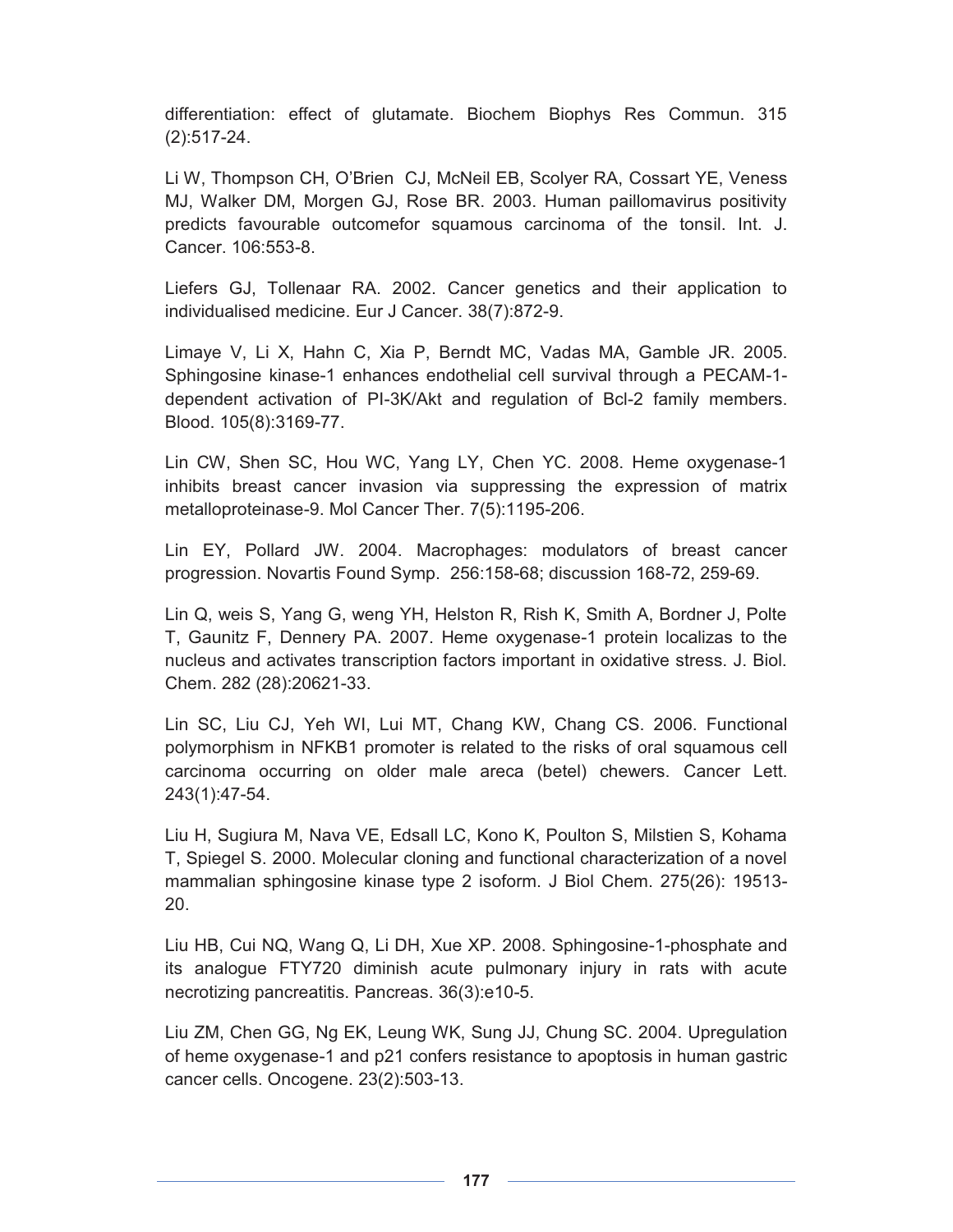Livak KJ, Schmittgen TD. 2001. Analysis of relative gene expression data using real-time quantitative PCR and the 2(-Delta Delta C(T)) Method. Methods. 25(4):402-8.

Lo SS, Lin SC, Wu CW, Chen JH, Yeh WI, Chung MY, Lui WY. 2007. Heme oxygenase-1 gene promoter polymorphism is associated with risk of gastric adenocarcinoma and lymphovascular tumor invasion. Ann Surg Oncol.14(8):2250-6.

Lucas da Silva LB, Ribeiro DA, Cury PM, Cordeiro JA, Bueno V. 2008. FTY720 treatment in experimentally urethane-induced lung tumors. J Exp Ther Oncol. 7(1):9-15.

Ludwig JA, Weinstein JN. 2005. Biomarkers in cancer staging, prognosis and treatment selection. Nat Rev Cancer. 5(11):845-56.

Lyden D, Hattori K, Dias S, Costa C, Blaikie P, Butros L, Chadburn A, Heissig B, Marks W, Witte L, Wu Y, Hicklin D, Zhu Z, Hackett NR, Crystal RG, Moore MA, Hajjar KA, Manova K, Benezra R, Rafii S. 2001. Impaired recruitment of bone-marrow-derived endothelial and hematopoietic precursor cells blocks tumor angiogenesis and growth. Nat Med. 7(11):1194-201.

Maceyka M, Nava VE, Milstien S, Spiegel S. 2004. Aminoacylase 1 is a sphingosine kinase 1-interacting protein. FEBS Lett. 568(1-3):30-4.

Maceyka M, Payne SG, Milstien S, Spiegel S. 2002. Sphingosine kinase, sphingosine-1-phosphate, and apoptosis. Biochim Biophys Acta. 1585 (82- 3):193-201.

Maines MD, Abrahamsson PA. 1996. Expression of heme oxygenase-1 (HSP32) in human prostate: normal, hyperplastic, and tumor tissue distribution. Urology. 47(5):727-33.

Maines MD, Anders MW, Muller-Eberhard U. 1974. Studies on heme transfer from microsomal hemoproteins to heme-binding plasma proteins. Mol Pharmacol. 10(2):204-13.

Maines MD, Gibbs PE. 2005. 30 some years of heme oxygenase: from a "molecular wrecking ball" to a "mesmerizing" trigger of cellular events. Biochem Biophys Res Commun. 338(1):568-77.

Maines MD, Ibrahim NG, Kappas A. 1977. Solubilization and partial purification of heme oxygenase from rat liver. J Biol Chem. 252(16):5900-3.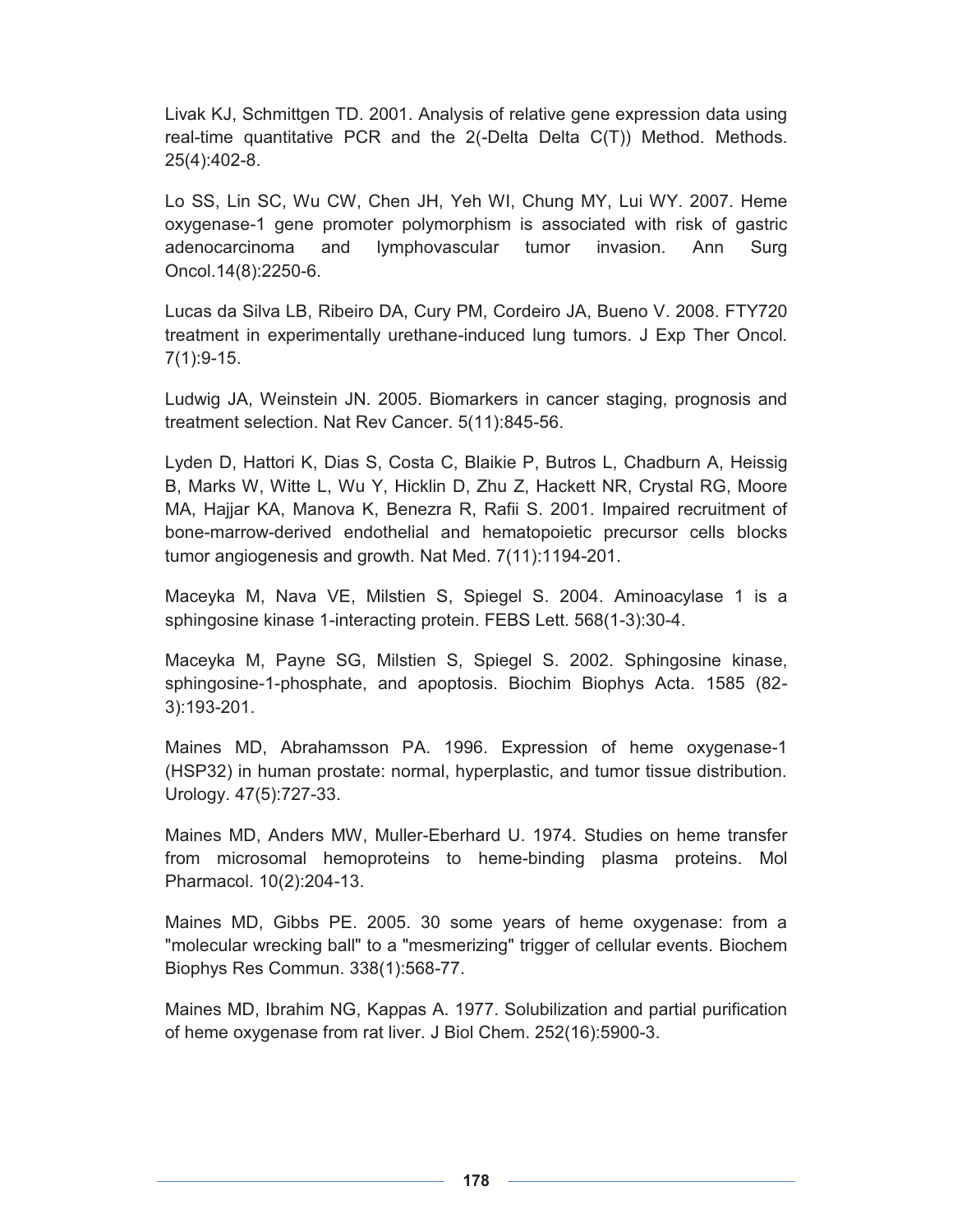Maines MD, Trakshel GM, Kutty RK. 1986. Characterization of two constitutive forms of rat liver microsomal heme oxygenase. Only one molecular species of the enzyme is inducible. J Biol Chem. 261(1):411-9.

Maines MD. 1988. Heme oxygenase: function. Multiplicity, regulatory mechanisms, and clinical applications. FASEB J. 2 (10):2557-68.

Manggau M. Kim DS, Ruwisch L, Vogler R, Korting HC, Schäfer-Korting M, Kleuser B. 2001. 1Alpha,25-dihydroxyvitamin D3 protects humna keratinocytes from apoptosis by the formation os sphingosine-1-phosphate. J. Invest. Dermatol. 117 (5):1241-9.

Marinissen MJ, Tanos T, Bolós M, de Sagarra MR, Coso OA, Cuadrado A. 2006. Inhibition of heme oxygenase-1 interferes with the transforming activity of the Kaposi sarcoma herpesvirus-encoded G protein-coupled receptor. J Biol Chem. 281 (16):11332-46.

Mayerhofer M, Florian S, Krauth MT, Aichberger KJ, Bilban M, Marculescu R, Printz D, Fritsch G, Wagner O, Selzer E, Sperr WR, Valent P, Sillaber C. 2004. Identification of heme oxygenase-1 as a novel BCR/ABL-dependent survival factor in chronic myeloid leukemia. Cancer Res. 64 (9):3148-54.

McAllister SC, Hansen SG, Ruhl RA, Raggo CM, DeFilippis VR, Greenspan D, Früh K, Moses AV. 2004. Kaposi sarcoma-associated herpesvirus (KSHV) induces heme oxygenase-1 expression and activity in KSHV-infected endothelial cells. Blood. 103(9):3465-73.

McCoubrey WK Jr, Huang TJ, Maines MD. 1997. Isolation and characterization of a cDNA from the rat brain that encodes hemoprotein heme oxygenase-3. Eur J Biochem. 247(2):725-32.

McCoubrey WK Jr, Maines MD. 1994. The structure, organization and differential expression of the gene encoding rat heme oxygenase-2. Gene. 139(2):155-61.

McDaid J, Yamashita K, Chora A, Ollinger R, Strom TB, Li XC, Bach FH, Soares MP. 2005. Heme oxygenase-1 modulates the allo-immune response by promoting activation-induced cell death of T cells. FASEB J. 19(3):458-60.

Meacci E, Nuti F, Donati C, Cencetti F, Farnararo M, Bruni P. 2008. Sphingosine kinase activity is required for myogenic differentiation of C2C12 myoblasts. J Cell Physiol. 214(1):210-20.

Melendez AJ, Carlos-Dias E, Gosink M, Allen JM, Takacs L. 2000. Human sphingosine kinase: molecular cloning, functional characterization and tissue distribution. Gene. 251(1):19-26.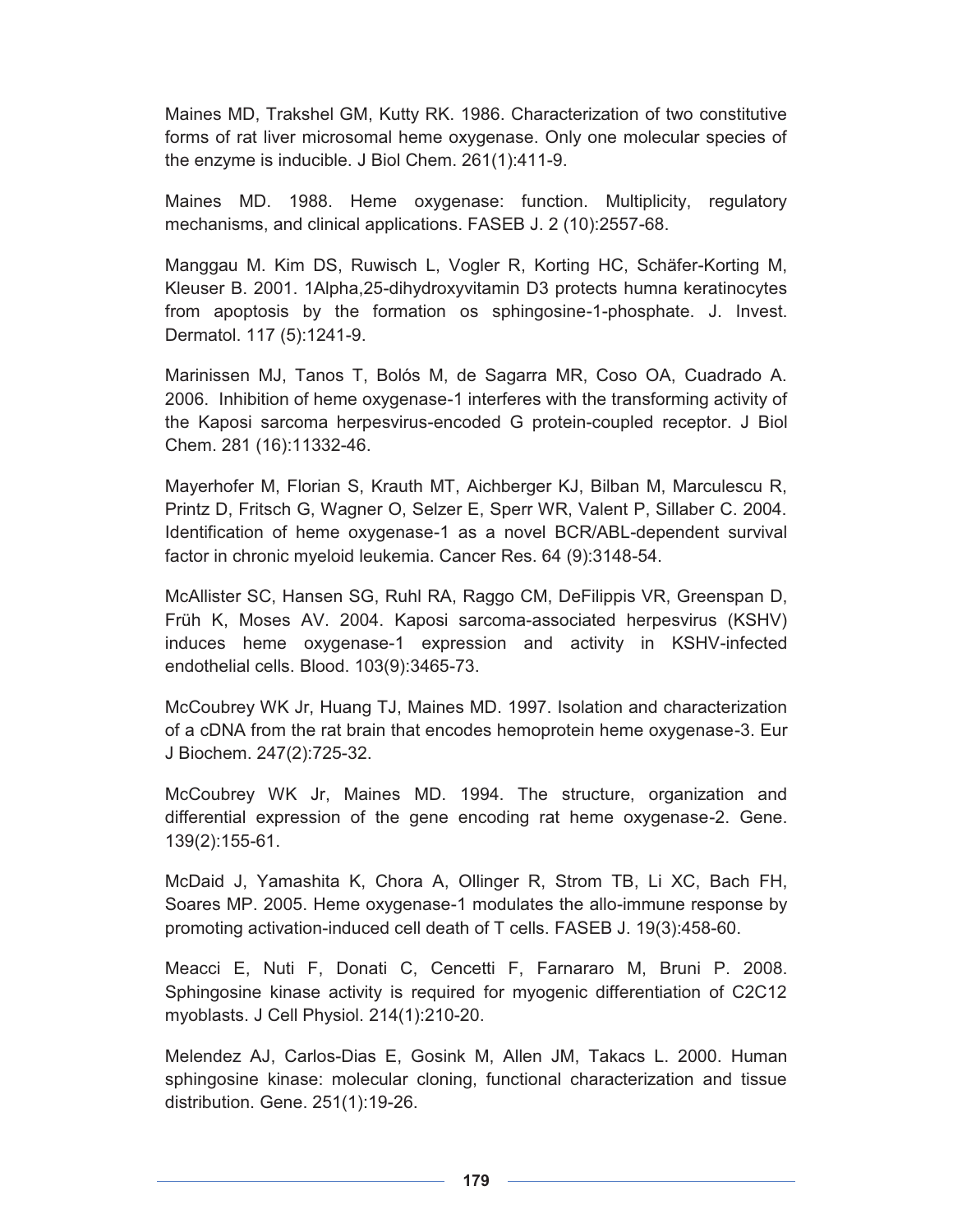Miracca EC, Kowalski LP, Nagai MA. 1999. High prevalence of p16 alterations in head and neck tumours. Br J Cancer. 81 (4):677-83.

Miura Y, Yatomi Y, Rile G, Ohmori T, Satoh K, Ozaki Y. 2000. Rho-mediated phosphorylation of focal adhesion kinase and myosin light chain in human endothelial cells stimulated with sphingosine 1-phosphate, a bioactive lysophospholipid released from activated platelets. J Biochem. 127(5):909-14.

Moi P, Chan K, Asunis I, Cao A, Kan YW. 1994. Isolation of NF-E2-related factor 2 (Nrf2), a NF-E2-like basic leucine zipper transcriptional activator that binds to the tandem NF-E2/AP1 repeat of the beta-globin locus control region. Proc Natl Acad Sci U S A. 91(21):9926-30.

Molinolo AA, Amornphimoltham P, Squarize CH, Castilho RM, Patel V, Gutkind JS. 2009. Dysregulated molecular networks in head and neck carcinogenesis. Oral Oncol. 45(4-5):324-34.

Molinolo AA, Hewitt SM, Amornphimoltham P, Keelawat S, Rangdaeng S, Meneses García A, Raimondi AR, Jufe R, Itoiz M, Gao Y, Saranath D, Kaleebi GS, Yoo GH, Leak L, Myers EM, Shintani S, Wong D, Massey HD, Yeudall WA, Lonardo F, Ensley J, Gutkind JS. 2007. Dissecting the Akt/mammalian target of rapamycin signaling network: emerging results from the head and neck cancer tissue array initiative. Clin Cancer Res. 13(17):4964-73.

Morse D, Choi AM. 2002. Heme oxygenase-1: the "emerging molecule" has arrived. Am J Respir Cell Mol Biol. 27(1):8-16.

Morse D, Choi AM. 2005. Heme oxygenase-1: from bench to bedside. Am J Respir Crit Care Med. 172(6):660-70.

Motterlini R, Foresti R, Bassi R, Calabrese V, Clark JE, Green CJ. 2000. Endothelial heme oxygenase-1 induction by hypoxia. Modulation by inducible nitric-oxide synthase and S-nitrosothiols. J Biol Chem. 275(18):13613-20.

Mumby S, Upton RL, Chen Y, Stanford SJ, Quinlan GJ, Nicholson AG, Gutteridge JM, Lamb NJ, Evans TW. 2004. Lung heme oxygenase-1 is elevated in acute respiratory distress syndrome. Crit Care Med. 32(5):1130-35.

Muppala V, Lin CS, Lee YH. 2000. The role of HNF-1alpha in controlling hepatic catalase activity. Mol Pharmacol. 57(1):93-100.

Nagai T, Kikuchi S, Ohmine K, Miyoshi T, Nakamura M, Kondo T, Furuyama K, Komatsu N, Ozawa K. 2008. Hemin reduces cellular sensitivity to imatinib and anthracyclins via Nrf2. J Cell Biochem. 104(2):680-91.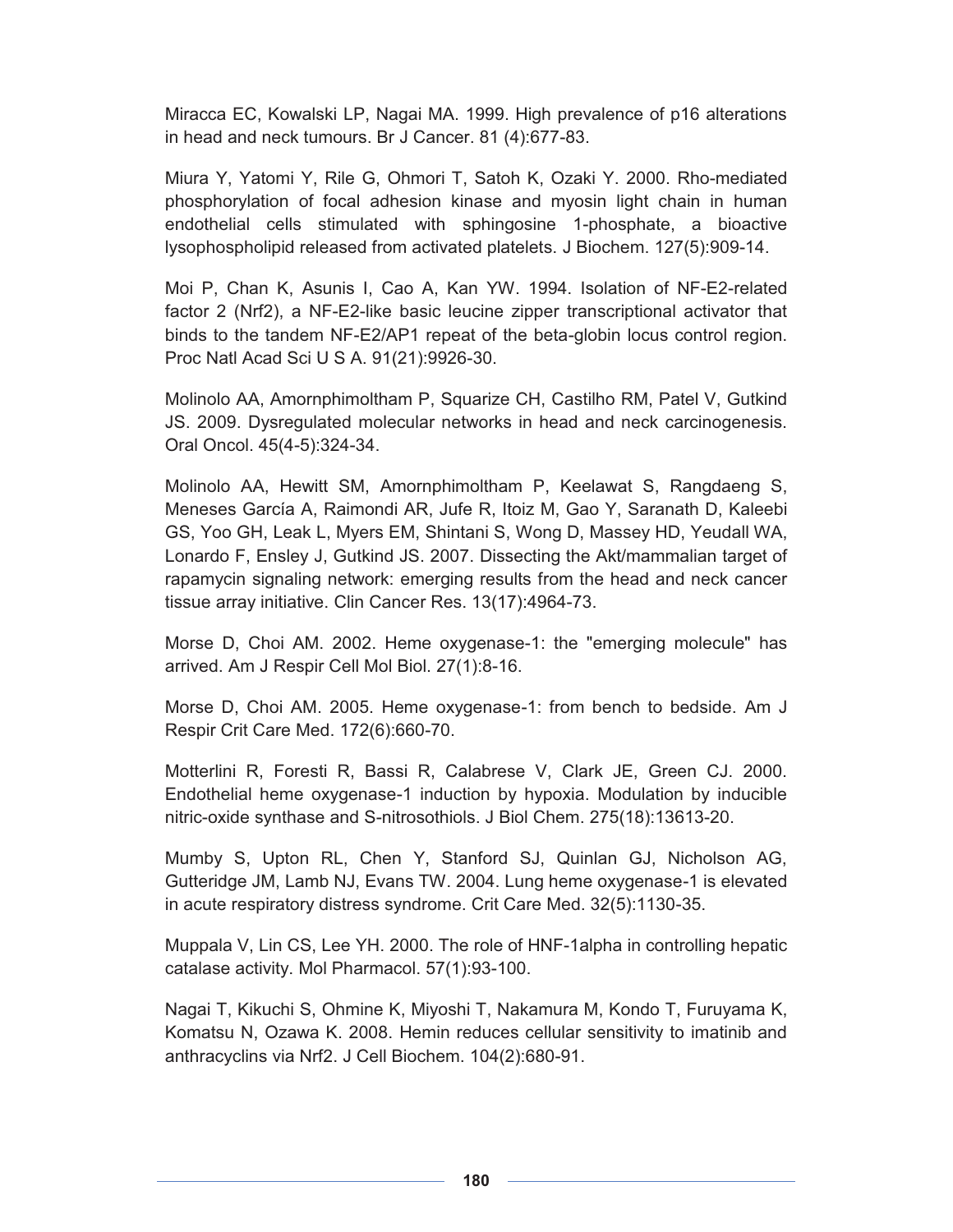Nagiec MM, Skrzypek M, Nagiec EE, Lester RL, Dickson RC. 1998. The LCB4 (YOR171c) and LCB5 (YLR260w) genes of Saccharomyces encode sphingoid long chain base kinases. J Biol Chem. 273(31):19437-42.

Nava VE, Cuvillier O, Edsall LC, Kimura K, Milstien S, Gelmann EP, Spiegel S. 2000. Sphingosine enhances apoptosis of radiation-resistant prostate cancer cells. Cancer Res. 60(16):4468-74.

Nemoto S, Nakamura M, Osawa Y, Kono S, Itoh Y, Okano Y, Murate T, Hara A, Ueda H, Nozawa Y, Banno Y. 2009. Sphingosine kinase isoforms regulate oxaliplatin sensitivity of human colon cancer cells through ceramide accumulation and Akt activation. J Biol Chem. 284:10422-10432.

Neviani P, Santhanam R, Oaks JJ, Eiring AM, Notari M, Blaser BW, Liu S, Trotta R, Muthusamy N, Gambacorti-Passerini C, Druker BJ, Cortes J, Marcucci G, Chen CS, Verrills NM, Roy DC, Caligiuri MA, Bloomfield CD, Byrd JC, Perrotti D. 2007. FTY720, a new alternative for treating blast crisis chronic myelogenous leukemia and Philadelphia chromosome-positive acute lymphocytic leukemia. J Clin Invest. 117(9):2408-21.

Nowis D, Legat M, Grzela T, Niderla J, Wilczek E, Wilczynski GM, Głodkowska E, Mrówka P, Issat T, Dulak J, Józkowicz A, Waś H, Adamek M, Wrzosek A, Nazarewski S, Makowski M, Stokłosa T, Jakóbisiak M, Gołab J. 2006. Heme oxygenase-1 protects tumor cells against photodynamic therapy-mediated cytotoxicity. Oncogene. 25(24):3365-74.

Nuhn P, Künzli BM, Hennig R, Mitkus T, Ramanauskas T, Nobiling R, Meuer SC, Friess H, Berberat PO. 2009. Heme oxygenase-1 and its metabolites affect pancreatic tumor growth in vivo. Mol Cancer. 8:37.

Obeid LM, Linardic CM, Karolak LA, Hannun YA. 1993. Programed cell death induced by ceramide. Science. 259 (5101):1769-71.

Ogretmen B, Hannun YA. 2004. Biologically active sphingolipids in cáncer pathogenesis and treatment. Nat Rev Cancer. 4 (8):604-16.

Ohata M, Nakamura S, Fujita H, Isemura M. 2005. Prognostic implications of p21 (Waf1/Cip1) immunolocalization in multiple myeloma. Biomed Res. 26(3):91-8.

Okamoto I, Krögler J, Endler G, Kaufmann S, Mustafa S, Exner M, Mannhalter C, Wagner O, Pehamberger H. 2006. A microsatellite polymorphism in the heme oxygenase-1 gene promoter is associated with risk for melanoma. Int J Cancer. 119(6):1312-5.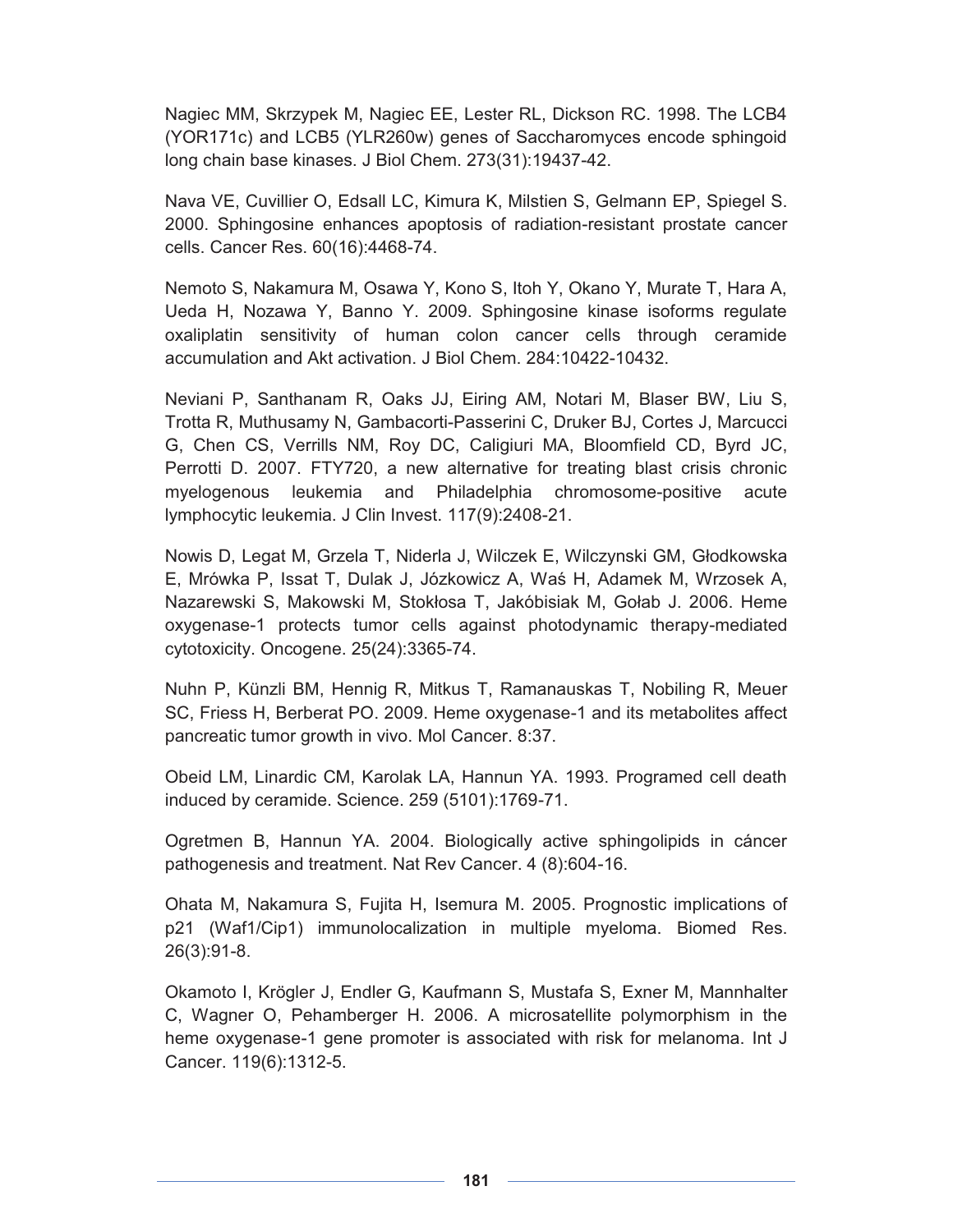Olivera A, Kohama T, Edsall L, Nava V, Cuviellier O, Poulton S, Spiegel S. 1999. Sphingosine kinase expression increases intracelular sphingosine-1 phosphate and promotes cell growth and survival. J. Cell Biol. 147 (3):545-58.

Olivera A, Spiegel S. 1998. Sphingosine kinase. Assay and product analysis. Methods Mol Biol.105:233-42.

Ollinger R, Bilban M, Erat A, Froio A, McDaid J, Tyagi S, Csizmadia E, Graça-Souza AV, Liloia A, Soares MP, Otterbein LE, Usheva A, Yamashita K, Bach FH. 2005. Bilirubin: a natural inhibitor of vascular smooth muscle cell proliferation. Circulation. 112(7):1030-9.

Opar A. 2008. ASCO presentations highlight value of cancer biomarkers. Nat Rev Drug Discov. 7(7):547-8.

Otterbein LE, Bach FH, Alam J, Soares M, Tao Lu H, Wysk M, Davis RJ, Flavell RA, Choi AM. 2000. Carbon monoxide has anti-inflammatory effects involving the mitogen-activated protein kinase pathway. Nat Med. 6(4):422-8.

Oyake T, Itoh K, Motohashi H, Hayashi N, Hoshino H, Nishizawa M, Yamamoto M, Igarashi K. 1996. Bach proteins belong to a novel family of BTB-basic leucine zipper transcription factors that interact with MafK and regulate transcription through the NF-E2 site. Mol Cell Biol. 16(11):6083-95.

Pae HO, Oh GS, Choi BM, Chae SC, Chung HT. 2003. Differential expressions of heme oxygenase-1 gene in CD25- and CD25+ subsets of human CD4+ T cells. Biochem Biophys Res Commun. 306(3):701-5.

Paller MS, Jacob HS. 1994. Cytochrome P-450 mediates tissue-damaging hydroxyl radical formation during reoxygenation of the kidney. Proc Natl Acad Sci U S A. 91(15):7002-6.

Park MK, Kang YJ, Ha YM, Jeong JJ, Kim HJ, Seo HG, Lee JH, Chang KC. 2009. EP2 receptor activation by prostaglandin E2 leads to induction of HO-1 via PKA and PI3K pathways in C6 cells. Biochem Biophys Res Commun. 379(4):1043-7.

Parkin DM, Bray F, Ferlay J, Pisani P. 2005. Global cancer statistics, 2002. CA Cancer J Clin. 55(2), 74-108.

Patwardhan GA, Liu YY. 2011. Sphingolipids and expression regulation of genes in cancer. Prog Lipid Res. 50(1):104-14.

Paugh SW, Paugh BS, Rahmani M, Kapitonov D, Almenara JA, Kordula T, Milstien S, Adams JK, Zipkin RE, Grant S, Spiegel S. 2008. A selective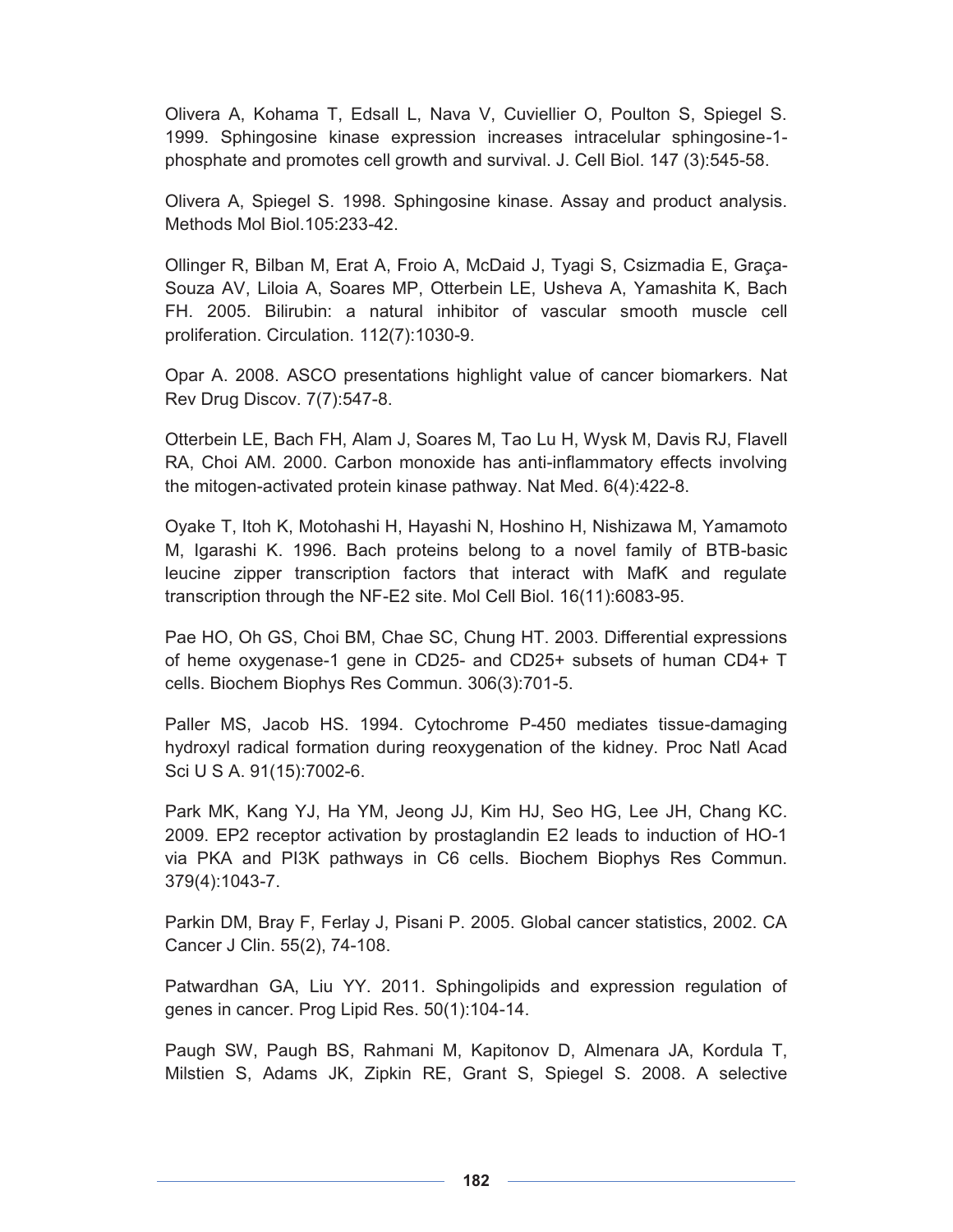sphingosine kinase 1 inhibitor integrates multiple molecular therapeutic targets in human leukemia. Blood. 112(4):1382-91.

Pautas en Oncología. Diagnóstico, tratamiento y seguimiento del cáncer, Instituto de Oncología Ángel H. Roffo, Universidad de Buenos Aires, 2010.

Pchejetski D, Doumerc N, Golzio M, Naymark M, Teissié J, Kohama T, Waxman J, Malavaud B, Cuvillier O. 2008. Chemosensitizing effects of sphingosine kinase-1 inhibition in prostate cancer cell and animal models. Mol Cancer Ther. 7(7):1836-45.

Pitson SM, D'andrea RJ, Vandeleur L, Moretti PA, Xia P, Gamble JR, Vadas MA, Wattenberg BW. 2000. Human sphingosine kinase: purification, molecular cloning and characterization of the native and recombinant enzymes. Biochem J. 350 Pt 2:429-41.

Pitson SM, Moretti PA, Zebol JR, Lynn HE, Xia P, Vadas MA, Wattenberg BW. 2003. Activation of sphingosine kinase 1 by ERK1/2-mediated phosphorylation. EMBO J. 22(20):5491-500.

Pitson SM, Moretti PA, Zebol JR, Zareie R, Derian CK, Darrow AL, Qi J, D'Andrea RJ, Bagley CJ, Vadas MA, Wattenberg BW. 2002. The nucleotidebinding site of human sphingosine kinase 1. J Biol Chem. 277(51):49545-53.

Pitson SM, Xia P, Leclercg TM, Moretti PA, Zebol JR, LynnHE, Wattenberg BW, Vadas MA. 2005. Phosphorylation-dependent translocation of sphingosine kinase to the plasma membrane drives its oncogenic signalling. J Exp Med. 201 (1):49-54.

Policastro L, Molinari B, Larcher F, Blanco P, Podhajcer OL, Costa CS, Rojas P, Durán H. 2004. Imbalance of antioxidant enzymes in tumor cells and inhibition of proliferation and malignant features by scavenging hydrogen peroxide. Mol Carcinog. 39(2):103-13.

Pontiggia O, Rodriguez V, Fabris V, Raffo D, Bumaschny V, Fiszman G, de Kier Joffé EB, Simian M. 2009. Establishment of an in vitro estrogen-dependent mouse mammary tumor model: a new tool to understand estrogen responsiveness and development of tamoxifen resistance in the context of stromal-epithelial interactions. Breast Cancer Res Treat. 116(2):247-55.

Poss KD, Tonegawa S. 1997. Reduced stress defense in heme oxygenase 1 deficient cells. Proc Natl Acad Sci U S A. 94(20):10925-30.

Puglisi F, Di Loreto C, Beltrami CA. 1999. Prognostic-predictive factors and therapeutic choices in invasive carcinoma of the breast. Ann Ital Chir. 70(3):335-41.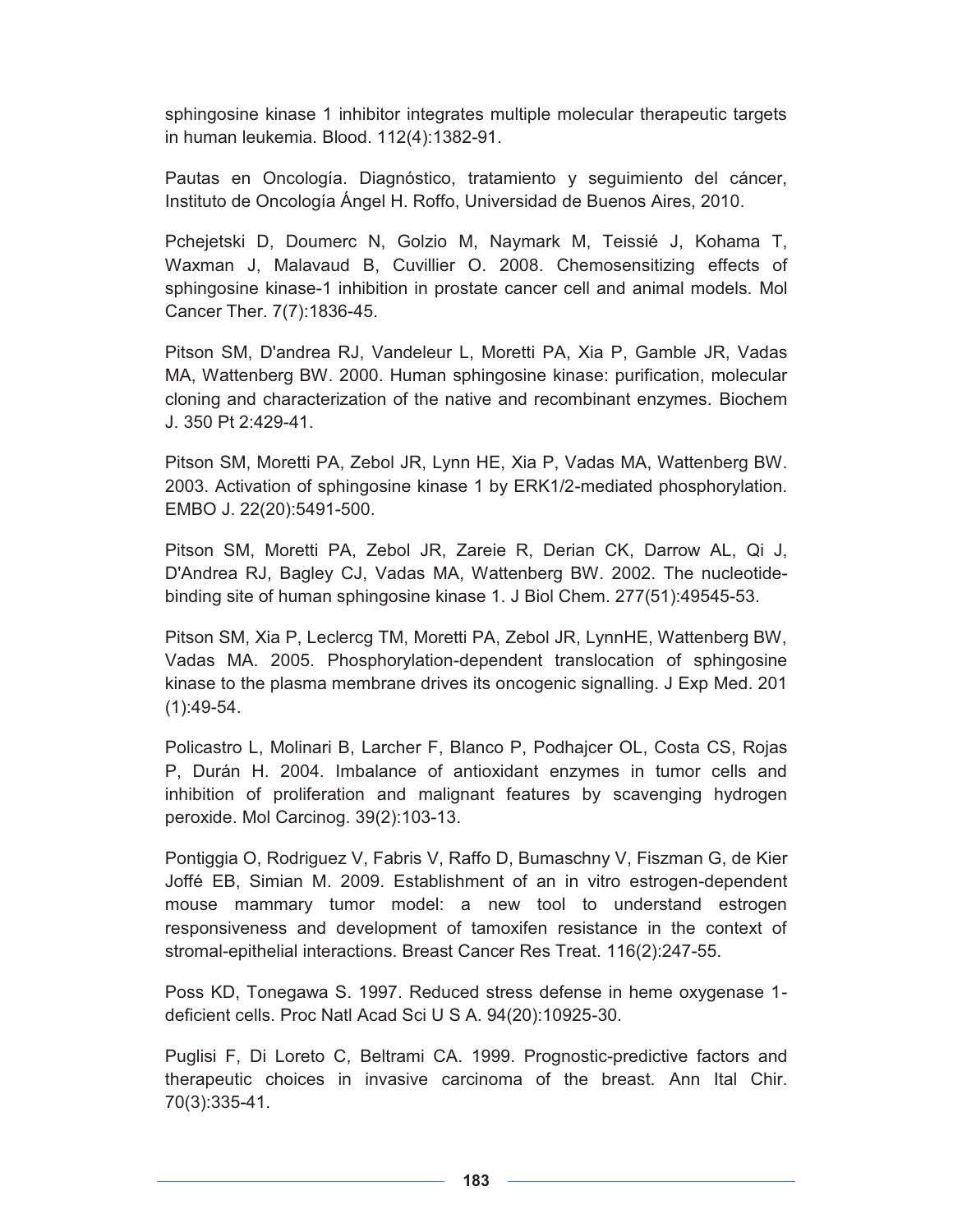Radin NS. 2003. Killing tumours by ceramide-induced apoptosis: a critique of available drugs. Biochem J. 371 (Pt2):243-56.

Rangarajan A, Weinberg RA. 2003. Opinion: Comparative biology of mouse versus human cells: modelling human cancer in mice. Nat Rev Cancer. 3(12):952-9.

Rapozzi V, Miculan M, Xodo LE. 2009. Evidence that photoactivated pheophorbide a causes in human cancer cells a photodynamic effect involving lipid peroxidation. Cancer Biol Ther. 8(14):1318-27.

Reddy K, Cao Y, Zhou Z, Yu L, Jia SF, Kleinerman ES. 2008. VEGF165 expression in the tumor microenvironment influences the differentiation of bone marrow-derived pericytes that contribute to the Ewing's sarcoma vasculature. Angiogenesis. 11(3):257-67.

Ren S, Ariga T, Scarsdale JN, Zhang Y, Slominski A, Livingston PO, Ritter G, Kushi Y, Yu RK. 1993. Characterization of a hamster melanoma-associated ganglioside antigen as 7-O-acetylated disialoganglioside GD3. J Lipid Res. 34(9):1565-72.

Repine JE, Bast A, Lankhorst I. 1997. Oxidative stress in chronic obstructive pulmonary disease. Oxidative Stress Study Group. Am J Respir Crit Care Med. 156(2 Pt 1):341-57.

Rhoads AR, Friedberg F. 1997. Sequence motifs for calmodulin recognition. FASEB J.11(5):331-40.

Ricchetti GA, Williams LM, Foxwell BM. 2004. Heme oxygenase 1 expression induced by IL-10 requires STAT-3 and phosphoinositol-3 kinase and is inhibited by lipopolysaccharide. J Leukoc Biol. 76(3):719-26.

Rosenwald A, Staudt LM. 2003. Gene expression profiling of diffuse large B-cell lymphoma. Leuk Lymphoma. 44 Suppl 3:S41-7.

Ruckhäberle E, Rody A, Engels K, Gaetie R, von Minckwitz G, Schiffmann S, Grösch S, Geisslinger G, Holtrich U, Karn T, Kaufmann M. 2008. Microarray analysis of altered sphingolipid metabolism reveals prognostic significance of sphingosine kinase 1 in breast cancer. Breast Cancer Res. Treat. 112 (1):41- 52.

Saba JD, Hla T. 2004. Point-counterpoint of sphingosine 1-phosphate metabolism. Circ Res. 94(6):724-34.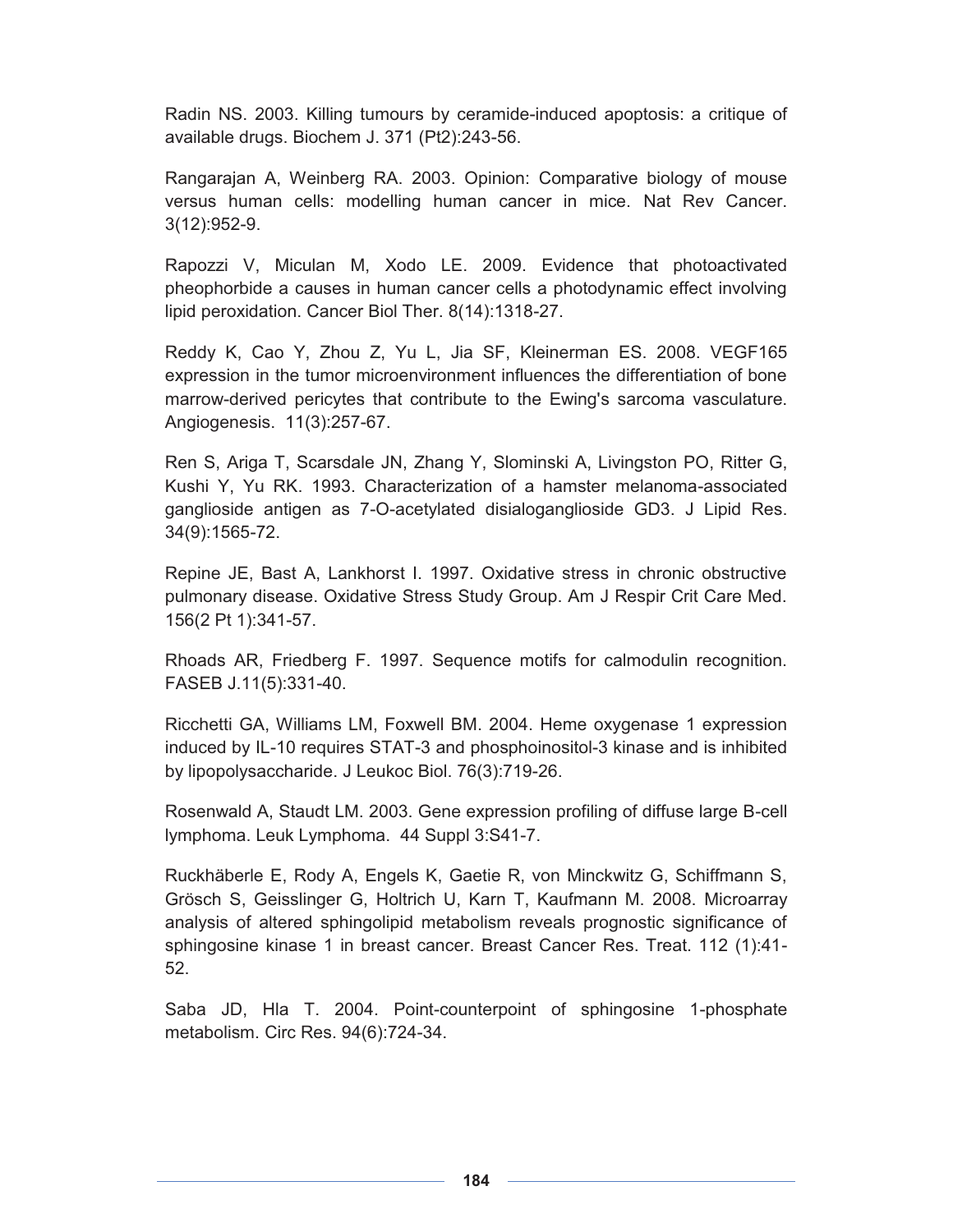Sabbadini RA. 2011. Sphingosine-1-phosphate antibodies as potential agents in the treatment of cancer and age-related macular degeneration. Br J Pharmacol.162(6):1225-38.

Sacca P, Meiss R, Casas G, Mazza O, Calvo JC, Navone N, Vazquez E. 2007. Nuclear translocation of haeme oxygenase-1 is associated to prostate cancer. Br. J. Cancer. 97 (12):1683-9.

Saddoughi SA, Song P, Ogretmen B. 2008. Roles of bioactive sphingolipids in cancer biology and therapeutics. Subcell Biochem. 49:413-40.

Sass G, Leukel P, Schmitz V, Raskopf E, Ocker M, Neureiter D, Meissnitzer M, Tasika E, Tannapfel A, Tiegs G. 2008. Inhibition of heme oxygenase 1 expression by small interfering RNA decreases orthotopic tumor growth in livers of mice. Int J Cancer. 123(6):1269-77.

Sassa S, Nagai T. 1996. The role of heme in gene expression. Int J Hematol. 63(3):167-78.

Sawa T, Mounawar M, Tatemichi M, Gilibert I, Katoh T, Ohshima H. 2008. Increased risk of gastric cancer in Japanese subjects is associated with microsatellite polymorphisms in the heme oxygenase-1 and the inducible nitric oxide synthase gene promoters. Cancer Lett. 269(1):78-84.

Schacter BA, Kurz P. 1982. Alterations in hepatic and splenic microsomal electron transport system components, drug metabolism, heme oxygenase activity, and cytochrome P-450 turnover in Murphy-Sturm lymphosarcomabearing rats. Cancer Res. 42(9):3557-64.

Schacter BA, Yoda B, Israels LG. 1979. Human spleen heme oxygenase and microsomal electron transport system component activity in normals and in patients with hemolytic anemia, idiopathic thrombocytopenic purpura, and lymphoproliferative disorders. J Lab Clin Med. 93(5):838-46.

Schacter BA. 1988. Heme catabolism by heme oxygenase: physiology, regulation, and mechanism of action. Semin Hematol. 25(4):349-69.

Schmid G, Guba M, Papyan A, Ischenko I, Brückel M, Bruns CJ, Jauch KW, Graeb C. 2005. FTY720 inhibits tumor growth and angiogenesis. Transplant Proc. 37(1):110-1.

Schüppel M, Kürschner U, Kleuser U, Schäfer-Korting M, Kleuser B. 2008. Sphingosine 1-phosphate restrains insulin-mediated keratinocyte proliferation via inhibition of Akt through the S1P2 receptor subtype. J Invest Dermatol. 128(7):1747-56.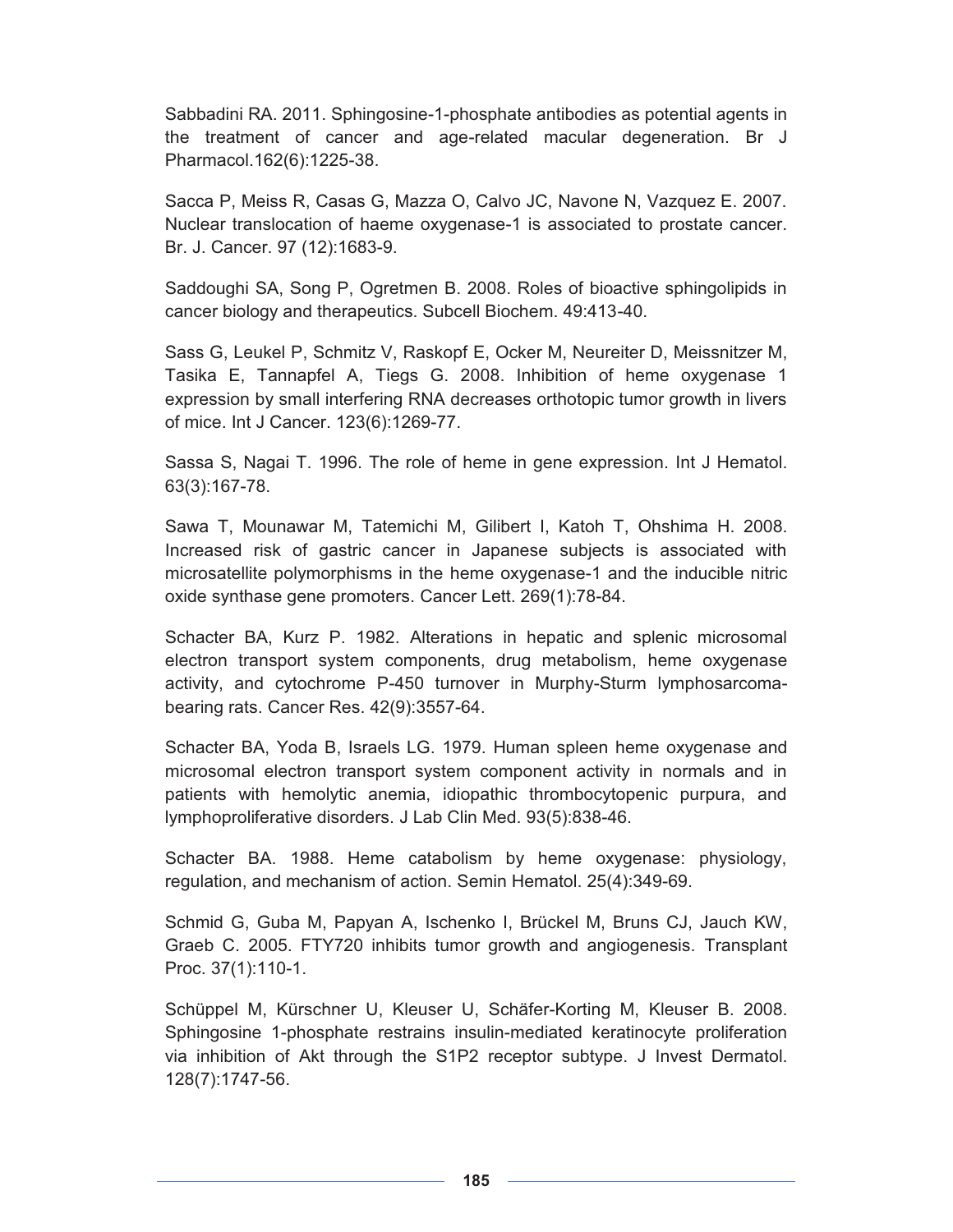Sengupta S, Sellers LA, Matheson HB, Fan TP. 2003. Thymidine phosphorylase induces angiogenesis in vivo and in vitro: an evaluation of possible mechanisms. Br J Pharmacol. 139(2):219-31.

Shi L, Fang J. 2008. Implication of heme oxygenase-1 in the sensitivity of nasopharyngeal carcinomas to radiotherapy. J Exp Clin Cancer Res. 27:13.

Shibahara S, Müller RM, Taguchi H. 1987. Transcriptional control of rat heme oxygenase by heat shock. J Biol Chem. 262(27):12889-92.

Shibahara S, Nakayama M, Kitamuro T, Udono-Fujimori R, Takahashi K. 2003. Repression of heme oxygenase-1 expression as a defense strategy in humans. Exp Biol Med (Maywood). 228(5):472-3.

Shikata Y, Birukov KG, Birukova AA, Verin A, Garcia JG. 2003. Involvement of site-specific FAK phosphorylation in sphingosine-1 phosphate- and thrombininduced focal adhesion remodeling: role of Src and GIT. FASEB J. 17(15):2240- 9.

Shirai K, Kaneshiro T, Wada M, Furuya H, Bielawski J, Hannun YA, Obeid LM, Ogretmen B, Kawamori T. 2011. A role of sphingosine kinase 1 in head and neck carcinogenesis. Cancer Prev Res (Phila). 4(3):454-62.

Siner JM, Jiang G, Cohen ZI, Shan P, Zhang X, Lee CG, Elias JA, Lee PJ. 2007. VEGF-induced heme oxygenase-1 confers cytoprotection from lethal hyperoxia in vivo. FASEB J. 21:1422-32.

Sinha UK, Schorn VJ, Hochstim C, Chinn SB, Zhu S, Masood R. 2011. Increased radiation sensitivity of head and neck squamous cell carcinoma with sphingosine kinase 1 inhibition. Head Neck. 33(2):178-88.

Slebos DJ, Ryter SW, Choi AM. 2003. Heme oxygenase-1 and carbon monoxide in pulmonary medicine. Respir Res. 4:7-10.

Snyder SH, Barañano DE. 2001. Heme oxygenase: a font of multiple messengers. Neuropsychopharmacology. 25(3):294-8.

Sobue S, Nemoto S, Murakami M, Ito H, Kimura A, Gao S, Furuhata A, Takagi A, Kojima T, Nakamura M, Ito Y, Suzuki M, Banno Y, Nozawa Y, Murate T. 2008. Implications of sphingosine kinase 1 expression level for the cellular sphingolipid rheostat: relevance as a marker for daunorubicin sensitivity of leukemia cells. Int J Hematol. 87(3):266-75.

Solimini NL, Luo J, Elledge SJ. 2007. Non-oncogene addiction and the stress phenotype of cancer cells. Cell. 130(6):986-8.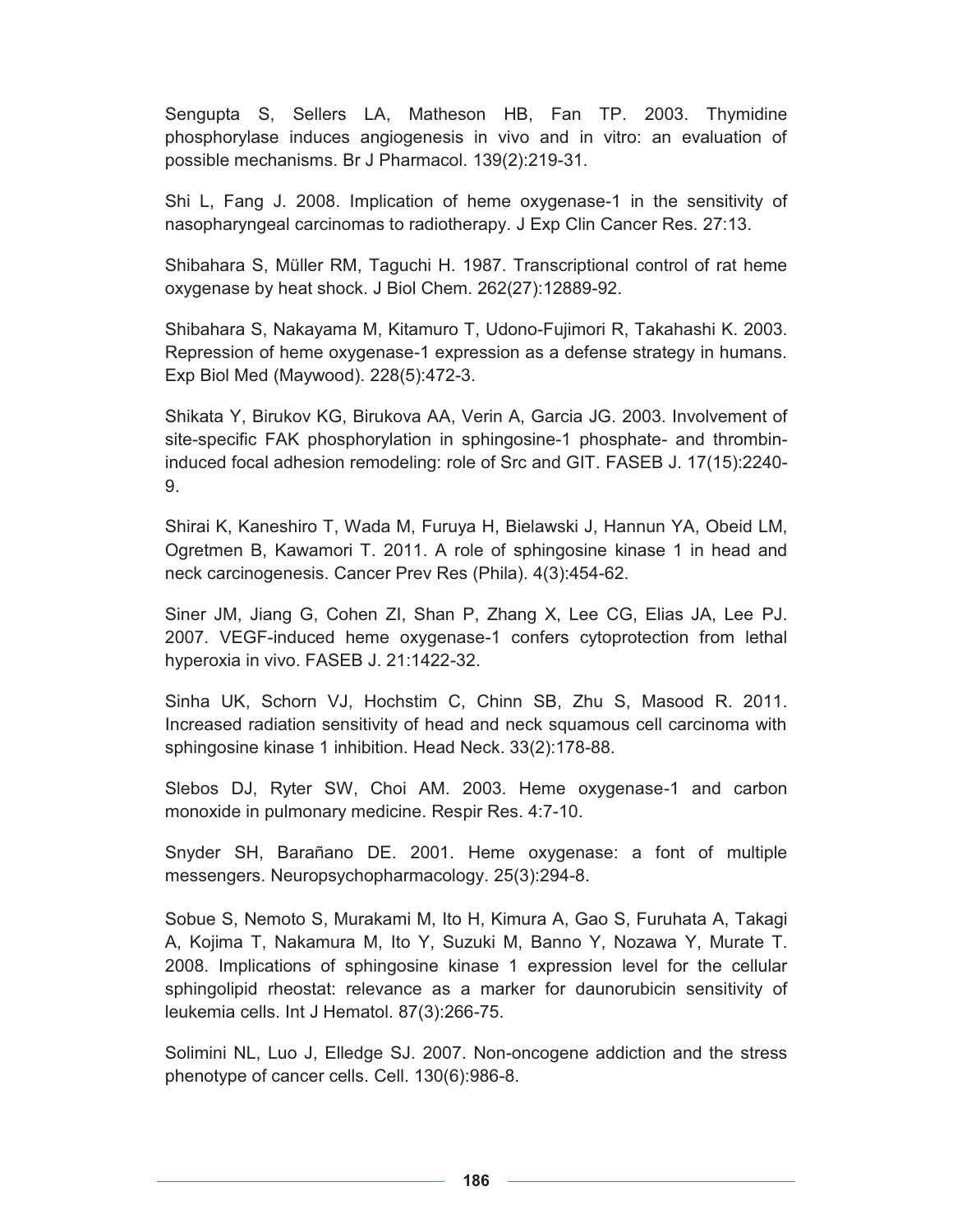Spiegel S, Milstien S. 2007. Functions of the multifaceted family of sphingosine kinases and some close relatives. J Biol Chem. 282(4):2125-9.

Spiegel S. 1999. Sphingosine 1-phosphate: a prototype of a new class of second messengers. J Leukoc Biol. 65(3):341-4.

Staudt LM, Dave S. 2005. The biology of human lymphoid malignancies revealed by gene expression profiling. Adv Immunol. 87:163-208.

Stoffel W, Heimann G, Hellenbroich B. 1973. Sphingosine kinase in blood platelets. Hoppe Seylers Z Physiol Chem. 354(5):562-6.

Struckhoff AP, Patel B, Beckman BS. 2010. Inhibition of p53 sensitizes MCF-7 cells to ceramide treatment. Int J Oncol. 37(1): 21-30.

Stuhlmeier KM. 2000. Activation and regulation of Hsp32 and Hsp70. Eur J Biochem. 267(4):1161-7.

Sugiki H, Hozumi Y, Maeshima H, Katagata Y, Mitsuhashi Y, Kondo S. 2000. C2-ceramide induces apoptosis in a human squamous cell carcinoma cell line. Br J Dermatol.143(6):1154-63.

Sugiura M, Kono K, Liu H, Shimizugawa T, Minekura H, Spiegel S, Kohama T. 2002. Ceramide kinase, a novel lipid kinase. Molecular cloning and functional characterization. J Biol Chem. 277(26):23294-300.

Sukocheva O, Wadham C, Holmes A, Albanese N, Verrier E, Feng F, Bernal A, Derian CK, Ullrich A, Vadas MA, Xia P. 2006. Estrogen transactivates EGFR via the sphingosine 1-phosphate receptor Edg-3: the role of sphingosine kinase-1. J Cell Biol. 173(2):301-10.

Sukocheva OA, Wang L, Albanese N, Pitson SM, Vadas MA, Xia P. 2003. Sphingosine kinase transmits estrogen signaling in human breast cancer cells. Mol Endocrinol. 17(10):2002-12.

Sunamura M, Duda DG, Ghattas MH, Lozonschi L, Motoi F, Yamauchi J, Matsuno S, Shibahara S, Abraham NG. 2003. Heme oxygenase-1 accelerates tumor angiogenesis of human pancreatic cancer. Angiogenesis. 6 (1):15-24.

Sutherland CM, Moretti PA, Hewitt NM, Bagley CJ, Vadas MA, Pitson SM. 2006. The calmodulin-binding site of sphingosine kinase and its role in agonistdependent translocation of sphingosine kinase 1 to the plasma membrane. J Biol Chem. 281 (17):11693-701.

Sutphen R, Xu Y, Wilbanks GD, Fiorica J, Grendvs EC Jr, LaPolla JP, Arango H, Hoffman MS, Martino M, Wakeley K, Griffin D, Blanco RW, Cantor AB, Xiao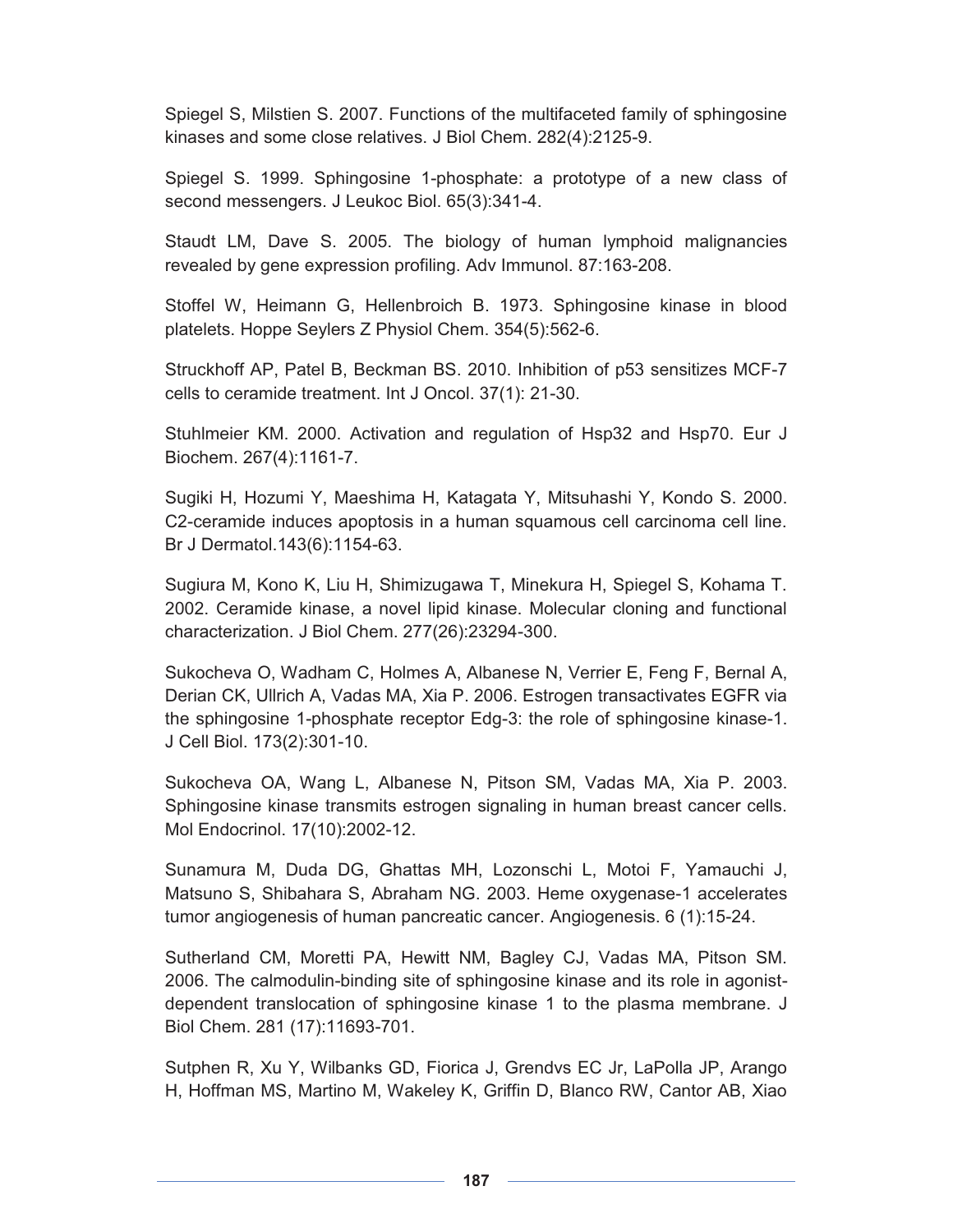YJ, Krischer JP. 2004. Lysophospholipids are potential biomarkers of ovarian cancer. Cancer Epidemiol. Biomarkers Prev. 13 (7): 1185-91.

Suttner DM, Sridhar K, Lee CS, Tomura T, Hansen TN, Dennery PA. 1999. Protective effects of transient HO-1 overexpression on susceptibility to oxygen toxicity in lung cells. Am J Physiol. 276 (3 Pt 1):L443-51.

Suzuki H, Riley RT, Sharma RP. 2007. Inducible nitric oxide has protective effect on fumonisin B1 hepatotoxicity in mice via modulation of sphingosine kinase. Toxicology. 229(1-2):42-53.

Suzuki H, Tashiro S, Sun J, Doi H, Satomi S, Igarashi K. 2003. Cadmium induces nuclear export of Bach 1, a transcriptional repressor of heme oxygenase-1 gene. J Biol Chem. 278 (49):49246-53.

Tacchini L, Dansi P, Matteucci E, Bernelli-Zazzera A, Desiderio MA. 2001. Influence of proteasome and redox state on heat shock-induced activation of stress kinases, AP-1 and HSF. Biochim Biophys Acta. 1538(1):76-89.

Taha TA, Hannun YA, Obeid LM. 2006. Sphingosine kinase: biochemical and celular regulation and role in disease. J. Biochem. Mol. Biol. 39 (2):113-31

Taha TA, Osta W, Kozhaya L, Bielawski J, Johnson KR, Gillanders WE, Dbaibo GS, Hannun YA, Obeid LM. 2004. Down-regulation of sphingosine kinase-1 by DNA damage: dependence on proteases and p53. J Biol Chem. 279 (19):20546-54.

Taketani S, Kohno H, Yoshinaga T, Tokunaga R. 1989. The human 32-kDa stress protein induced by exposure to arsenite and cadmium ions is heme oxygenase. FEBS Lett. 245(1-2):173-6.

Tanaka S, Akaike T, Fang J, Beppu T, Ogawa M, Tamura F, Miyamoto Y, Maeda H. 2003. Antiapoptotic effect of haem oxygenase-1 induced by nitric oxide in experimental solid tumour. Br J Cancer. 88(6):902-9.

Tenhunen R, Marver HS, Schmid R. 1969. Microsomal heme oxygenase. Characterization of the enzyme. J Biol Chem. 244(23):6388-94.

Tenhunen R, Maryer HS, Schmid R. 1968. The enzymatic conversion of heme to bilirubin by microsomal heme oxygenase. Proc Natl Acad. Sci. U.S.A. 61 (2):748-55.

Terry CM, Clikeman JA, Hoidal JR, Callahan KS. 1998. Effect of tumor necrosis factor-alpha and interleukin-1 alpha on heme oxygenase-1 expression in human endothelial cells. Am J Physiol. 274(3 Pt 2):H883-91.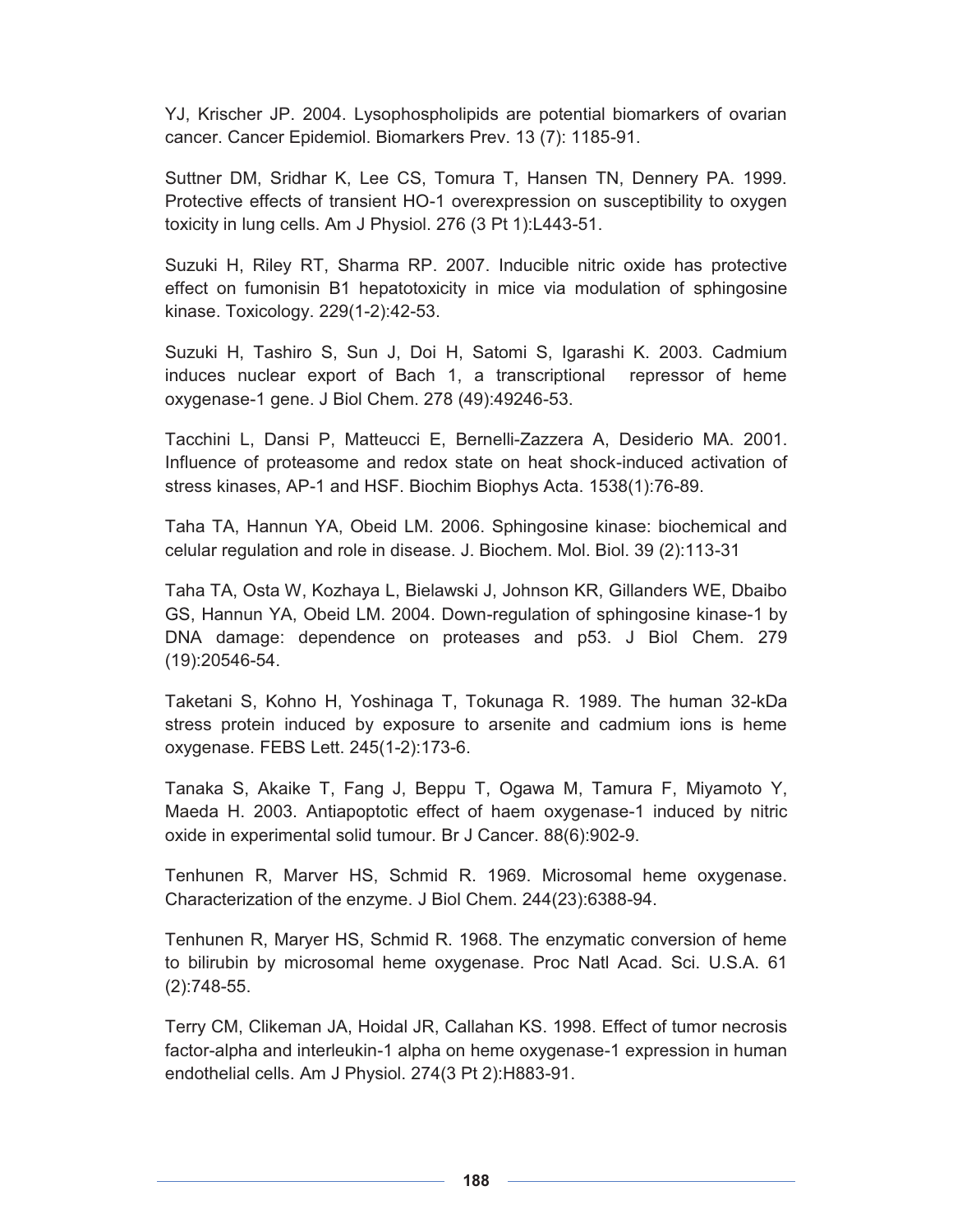Torisu-Itakura H, Furue M, Kuwano M, Ono M. 2000. Co-expression of thymidine phosphorylase and heme oxygenase-1 in macrophages in human malignant vertical growth melanomas. Jpn J Cancer Res. 91(9):906-10.

Torti FM, Torti SV. 2002. Regulation of ferritin genes and protein. Blood. 99(10):3505-16.

Tsuji MH, Yanagawa T, Iwasa S, Tabuchi K, Onizawa K, Bannai S, Toyooka H, Yoshida H. 1999. Heme oxygenase-1 expression in oral squamous cell carcinoma as involved in lymph node metástasis. Cancer Lett. 138 (1-2):53-9.

Vadas M, Xia P, McCaughan G, Gamble J. 2008. The role of sphingosine kinase 1 in cancer: oncogene or non-oncogene addiction?. Biochim Biophys Acta. 1781 (9):442-7.

Van Brocklyn JR, Jackson CA, Pearl DK, Kotur MS, Snyder PJ, Prior TW. 2005. Sphingosine Kinase-1 expression correlates with poor survival of patients with glioblastoma multiforme: roles of sphingosine kinase isoforms in growth of glioblastoma cell lines. J Neuropathol Exp Neurol. 64 (8):695-705.

Van de Vijver MJ, He YD, van't Veer LJ, Dai H, Hart AA, Voskuil DW, Schreiber GJ, Peterse JL, Roberts C, Marton MJ, Parrish M, Atsma D, Witteveen A, Glas A, Delahaye L, van der Velde T, Bartelink H, Rodenhuis S, Rutgers ET, Friend SH, Bernards R. 2002. A gene-expression signature as a predictor of survival in breast cancer. N Engl J Med. 347(25):1999-2009.

Vessey DA, Kelley M, Zhang J, Li L, Tao R, Karliner JS. 2007. Dimethylsphingosine and FTY720 inhibit the SK1 form but activate the SK2 form of sphingosine kinase from rat heart. J Biochem Mol Toxicol.21(5):273-9.

Visentin B, Vekich JA, Sibbald BJ, Cavalli AL, Moreno KM, Matteo RG, Garland WA, Lu Y, Yu S, Hall HS, Kundra V, Mills GB, Sabbadini RA. 2006. Validation of an anti-sphingosine-1-phosphate antibody as a potential therapeutic in reducing growth, invasion, and angiogenesis in multiple tumor lineages. Cancer Cell. 9(3):225-38.

Vogler R, Sauer B, Kim DS, Schäfer-Korting M, Kleuser B. 2003. Sphingosine-1-phosphate and its potentially paradoxical effects on critical parameters of cutaneous wound healing. J Invest Dermatol. 120 (4):693-700.

Walker MR, Kasprowicz DJ, Gersuk VH, Benard A, Van Landeghen M, Buckner JH, Ziegler SF. 2003. Induction of FoxP3 and acquisition of T regulatory activity by stimulated human CD4+CD25- T cells. J Clin Invest. 112(9):1437-43.

Wang Y, Klijn JG, Zhang Y, Sieuwerts AM, Look MP, Yang F, Talantov D, Timmermans M, Meijer-van Gelder ME, Yu J, Jatkoe T, Berns EM, Atkins D,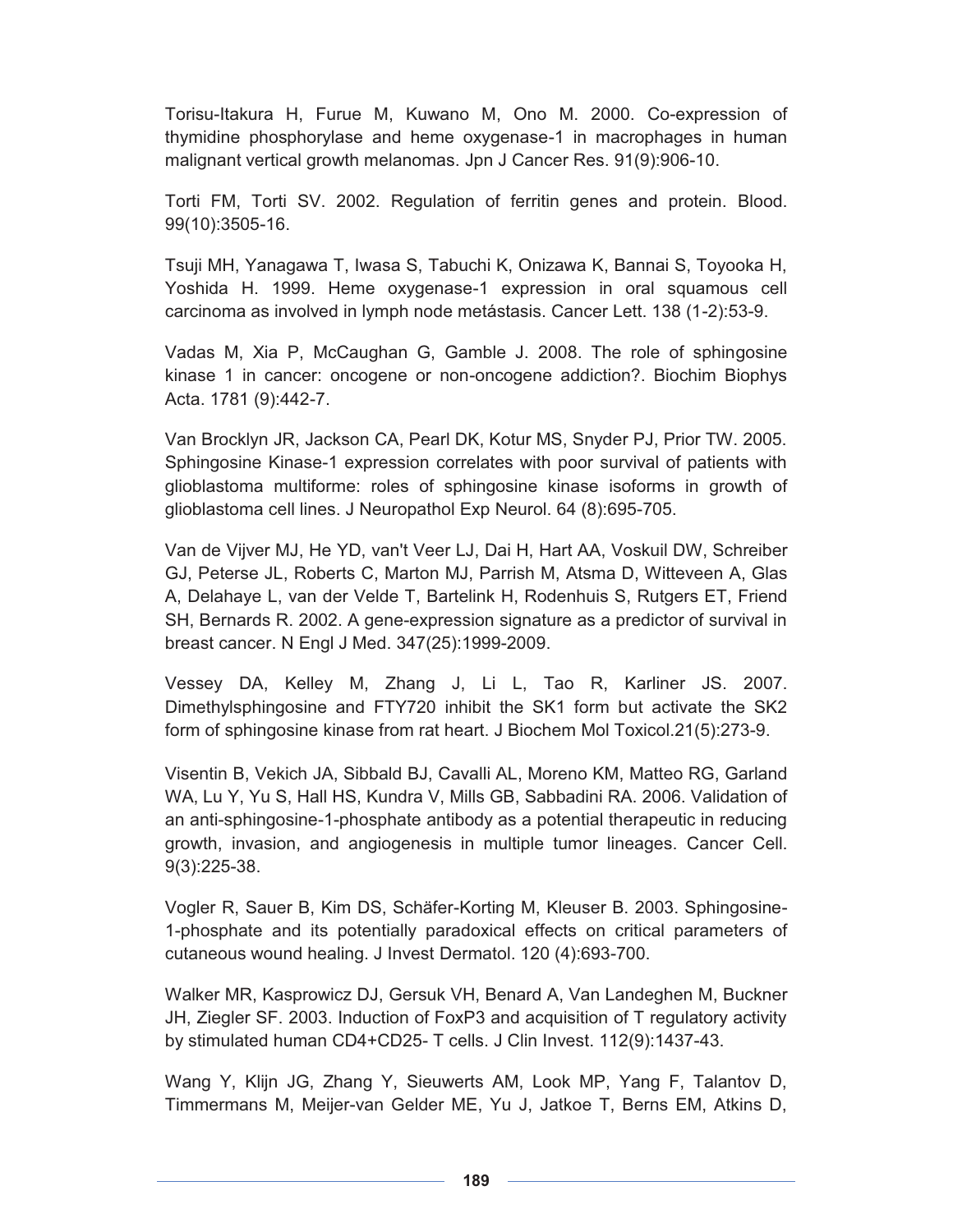Foekens JA. 2005. Gene-expression profiles to predict distant metastasis of lymph-node-negative primary breast cancer. Lancet 365(9460):671–79.

Was H, Cichon T, Smolarczyk R, Rudnicka D, Stopa M, Chevalier C, Leger JJ, Lackowska B, Grochot A, Bojkowska K, Ratajska A, Kieda C, Szala S, Dulak J, Jozkowicz A. 2006. Overexpression of heme oxygenase-1 in murine melanoma: increased proliferation and viability of tumor cells, decreased survival of mice. Am J Pathol. 169 (6):2181-98.

Was H, Dulak J, Jozkowicz A. 2010. Heme oxygenase-1 in tumor biology and therapy. Curr Drug Targets. 11(12):1551-70.

Was H, Sokolowska M, Sierpniowska A, Dominik P, Skrzypek K, Lackowska B, Pratnicki A, Grochot-Przeczek A, Taha H, Kotlinowski J, Kozakowska M, Mazan A, Nowak W, Muchova L, Vitek L, Ratajska A, Dulak J, Jozkowicz A. 2011. Effects of heme oxygenase-1 on induction and development of chemically induced squamous cell carcinoma in mice. Free Radic Biol Med. 51(9):1717-26.

Weis N, Weigert A, von Knethen A, Brüne B. 2009. Heme oxygenase-1 contributes to an alternative macrophage activation profile induced by apoptotic cell supernatants. Mol Biol Cell. 20(5):1280-8.

Wise CD, Drabkin DL. 1964. Degradation of haemoglobin and hemin to biliverdin by a new cell-free system obtained from hemophagous organ of dog placenta. Fed Proc. 23:323.

Xia P, Gamble JR, Wang L, Pitson SM, Moretti PA, Wattenberg BW, D'Andrea RJ, Vadas MA. 2000. An oncogenic role of sphingosine kinase. Curr Biol. 10(23): 1527-30.

Xia P, Wang L, Gamble JR, Vadas MA. 1999. Activation of sphingosine kinase by tumor necrosis factor-alpha inhibits apoptosis in human endothelial cells. J Biol Chem. 274(48):34499-505.

Xia P, Wang L, Moretti PA, Albanese N, Chai F, Pitson SM, D'Andrea RJ, Gamble JR, Vadas MA. 2002. Sphingosine kinase interacts with TRAF2 and dissects tumor necrosis factor-alpha signaling. J. Biol. Chem. 277 (10):7996- 8003.

Xie X, Clausen OP, Boysen M. 2002. Prognostic significance of p21WAF1/CIP1 expression in tongue squamous cell carcinomas. Arch Otolaryngol Head Neck Surg. 128 (8):897-902.

Yachie A, Niida Y, Wada T, Igarashi N, Kaneda H, Toma T, Ohta K, Kasahara Y, Koizumi S. 1999. Oxidative stress causes enhanced endothelial cell injury in human heme oxygenase-1 deficiency. J Clin Invest. 103(1):129-35.